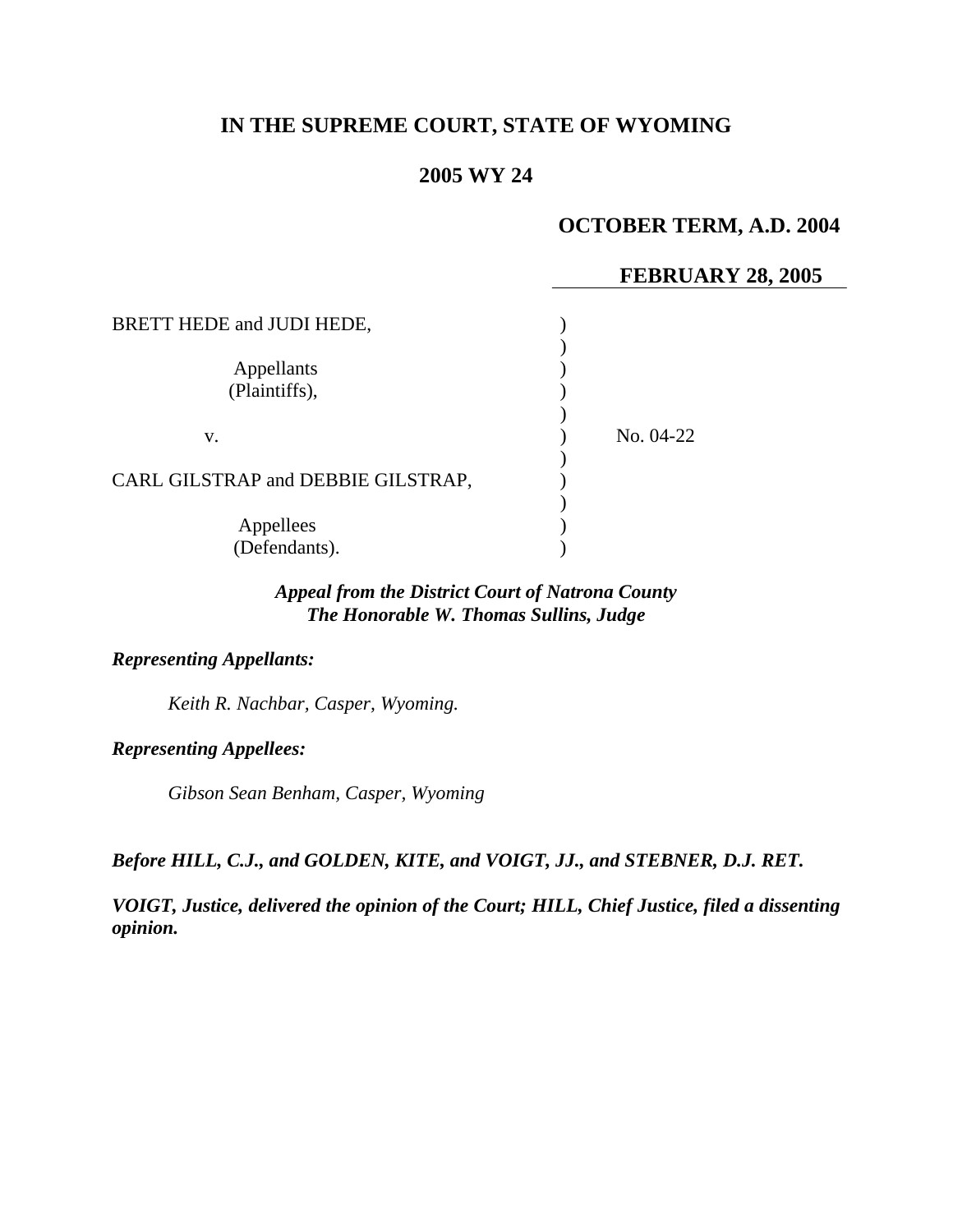### **VOIGT, Justice.**

[¶1] This case involves a conflict between visitation rights obtained by paternal grandparents under Wyo. Stat. Ann. § 20-7-101 (LexisNexis 2003) and a subsequent adoption of the child by maternal grandparents under Wyo. Stat. Ann. § 1-22-101 *et. seq.,*  (LexisNexis 2003). We affirm the summary judgment in favor of the maternal grandparents.

#### *ISSUES*

1. Does an existing visitation order issued in favor of a child's paternal grandparents survive the subsequent adoption of the grandchild by her maternal grandparents?

2. Were the paternal grandparents entitled to discovery of documents relating to the adoption?

### *FACTS*

[¶2] The appellants are the paternal grandparents of the minor child who is the focus of this action. In 1999, the appellants obtained a court order granting them visitation with the child. In 2002, the child was adopted by the appellees, who are her maternal grandparents. The appellees' refusal to allow visitation by the appellants after the adoption resulted in this  $\alpha$  declaratory judgment action.<sup>[1](#page-1-0)</sup>

## *THE GRANDPARENT VISITATION STATUTE*

## [¶3] **§ 20-7-101. Establishing grandparents' visitation rights.**

(a) A grandparent may bring an original action against any person having custody of the grandparent's minor grandchild to establish reasonable visitation rights to the child. If the court finds, after a hearing, that visitation would be in the best interest of the child and that the rights of the child's parents are not substantially impaired, the court shall grant reasonable visitation rights to the grandparent. In any action under this section for which the court appoints a guardian ad litem, the

Wyo. Stat. Ann. § 1-37-103 (LexisNexis 2003).

<span id="page-1-0"></span> $\overline{a}$ 1

Any person interested under a deed, will, written contract or other writings constituting a contract, or whose rights, status or other legal relations are affected by the Wyoming constitution or by a statute, municipal ordinance, contract or franchise, may have any question of construction or validity arising under the instrument determined and obtain a declaration of rights, status or other legal relations.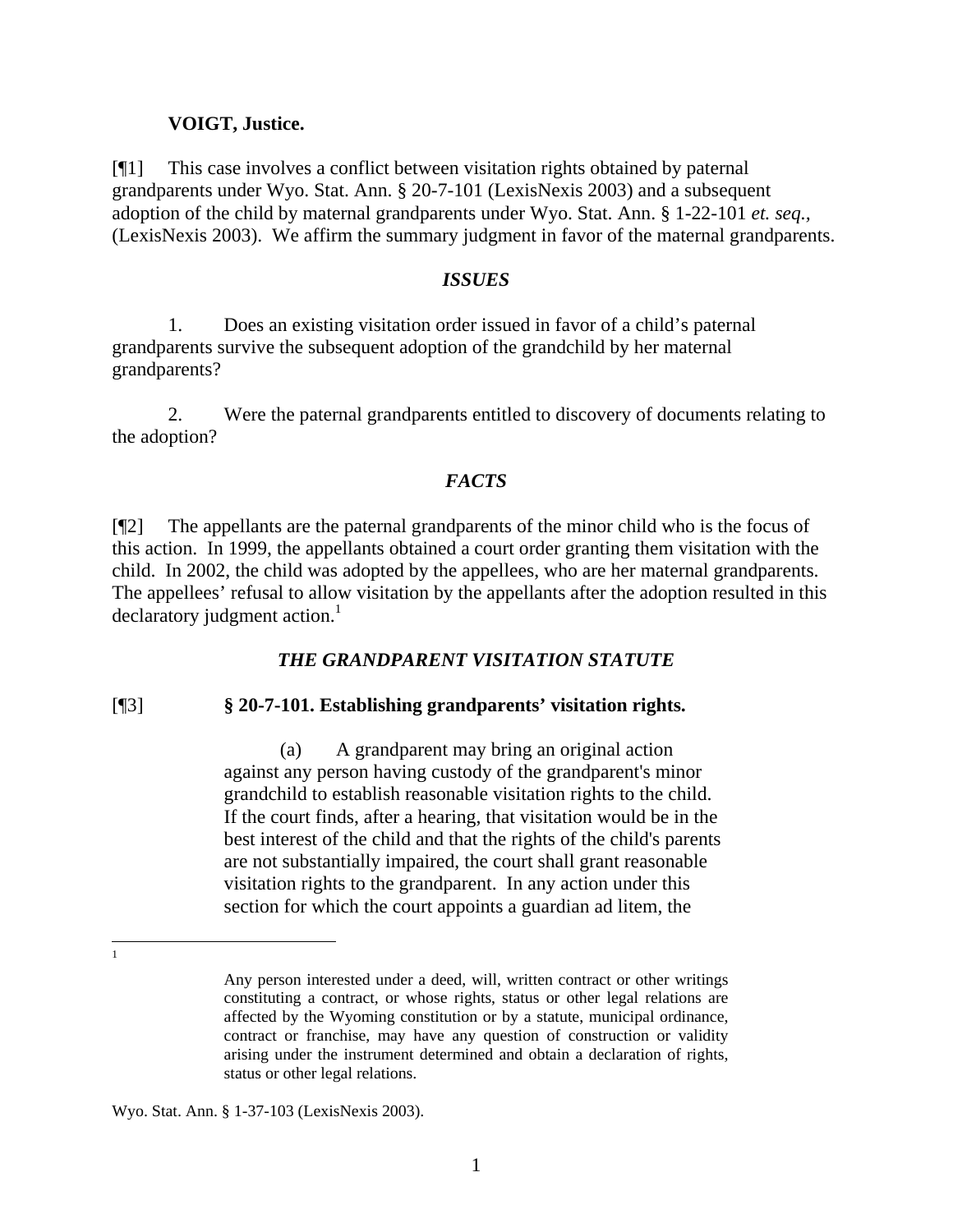grandparent shall be responsible for all fees and expenses associated with the appointment.

> (i) to (iii) Repealed by Laws 1997, ch. 71,  $\S 2$ [effective July 1, 1997].

(b) Repealed by Laws 1997, ch. 71, § 2 [effective July 1, 1997].

(c) No action to establish visitation rights may be brought by a grandparent under subsection (a) of this section if the minor grandchild has been adopted and neither adopting parent is a natural parent of the child.

(d) In any action or proceeding in which visitation rights have been granted to a grandparent under this section, the court may for good cause upon petition of the person having custody or who is the guardian of the child, revoke or amend the visitation rights granted to the grandparent.

#### *THE RELEVANT ADOPTION STATUTES*

#### [¶4] **§ 1-22-104. Petition for adoption of minor . . ..**

. . .

(d) The petition and documents filed pursuant to this section, and the interlocutory decree, if entered, and the final decree of adoption shall constitute a confidential file and shall be available for inspection only to the judge, or, by order of court, to the parties to the proceedings or their attorneys. . . .

#### **§ 1-22-105. Hearings to be closed; attendance of parties.**

(a) Unless the court orders a hearing in open court, all hearings in adoption proceedings shall be confidential and held in closed court or court chambers. No person shall be admitted except court officials, parties to the proceeding, counsel, nonconsenting parents, the nonconsenting putative father of the child and witnesses.

#### **§ 1-22-107. Service of petition and order . . ..**

(a) Prior to the hearing a copy of the petition to adopt a child and all orders to show cause shall be served on any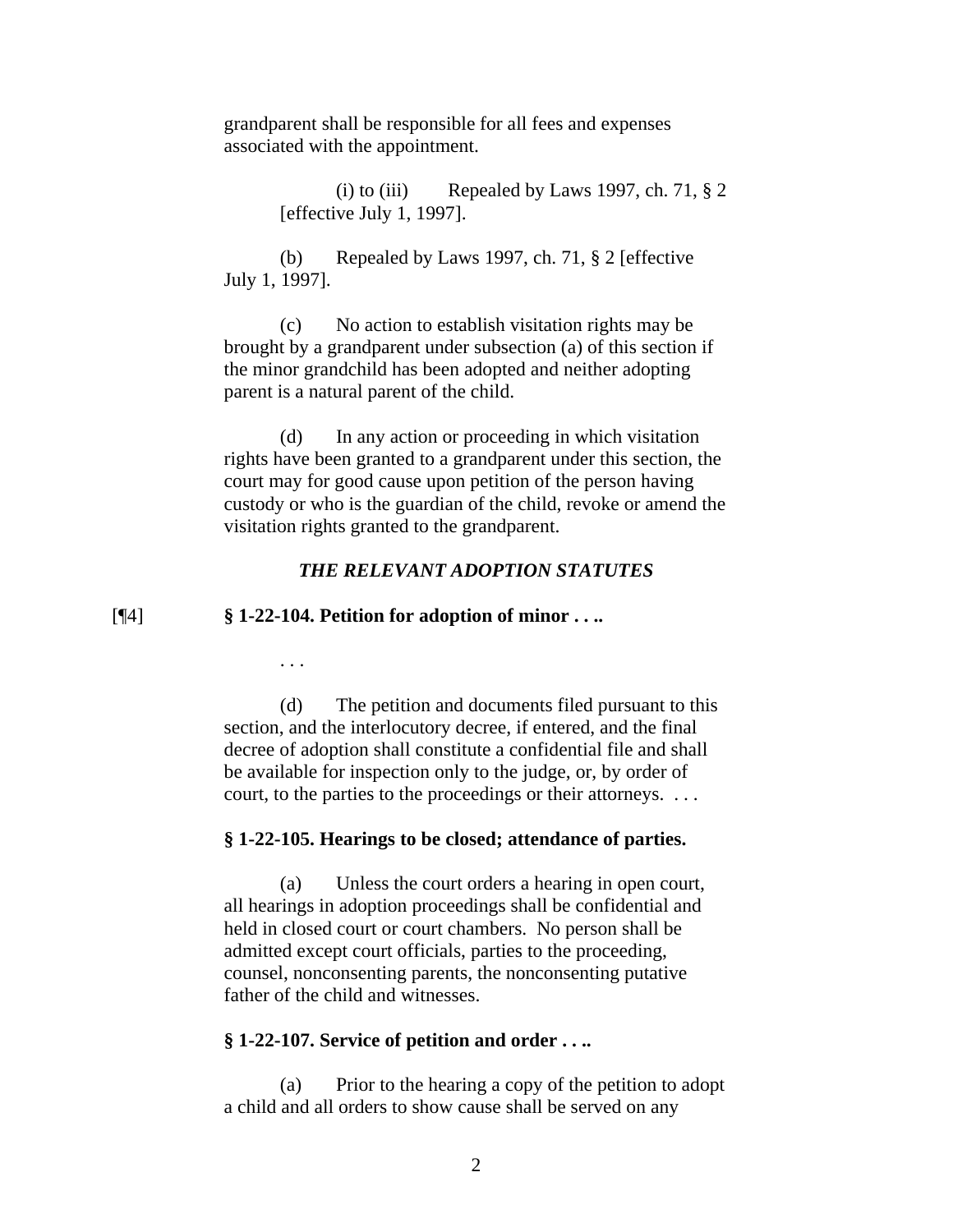persons whose consent to adoption is required by W.S. 1-22-109 and whose consent has not been filed with the petition to adopt. . . .

#### **§ 1-22-108. Hearing on petition and objections . . ..**

. . .

(b) When any person whose consent is required objects to the petition to adopt, he shall at least five (5) days before the hearing file his objections and serve them on all parties to the proceedings, including any person whose consent has been filed.

#### **§ 1-22-109. Consent to adoption.**

(a) A written relinquishment of custody of the child to be adopted and written consent to adoption shall be filed with the petition to adopt and shall be signed by:

(i) Both parents, if living; or

(ii) The surviving parent; or

(iii) The mother and putative father of the child if the name of the putative father is known; or

(iv) The mother alone if she does not know the name of the putative father . . .; or

(v) The legal guardian of the person of the child if neither parent is living or if parental rights have been judicially terminated; or

(vi) The executive head of the agency to whom the child has been relinquished for adoption; or

(vii) The person having exclusive legal custody of the child by court order; or

(viii) The legally appointed guardian of any parent or putative father who has been adjudged mentally incompetent.

#### **§ 1-22-111. Decree; investigation; denial of adoption.**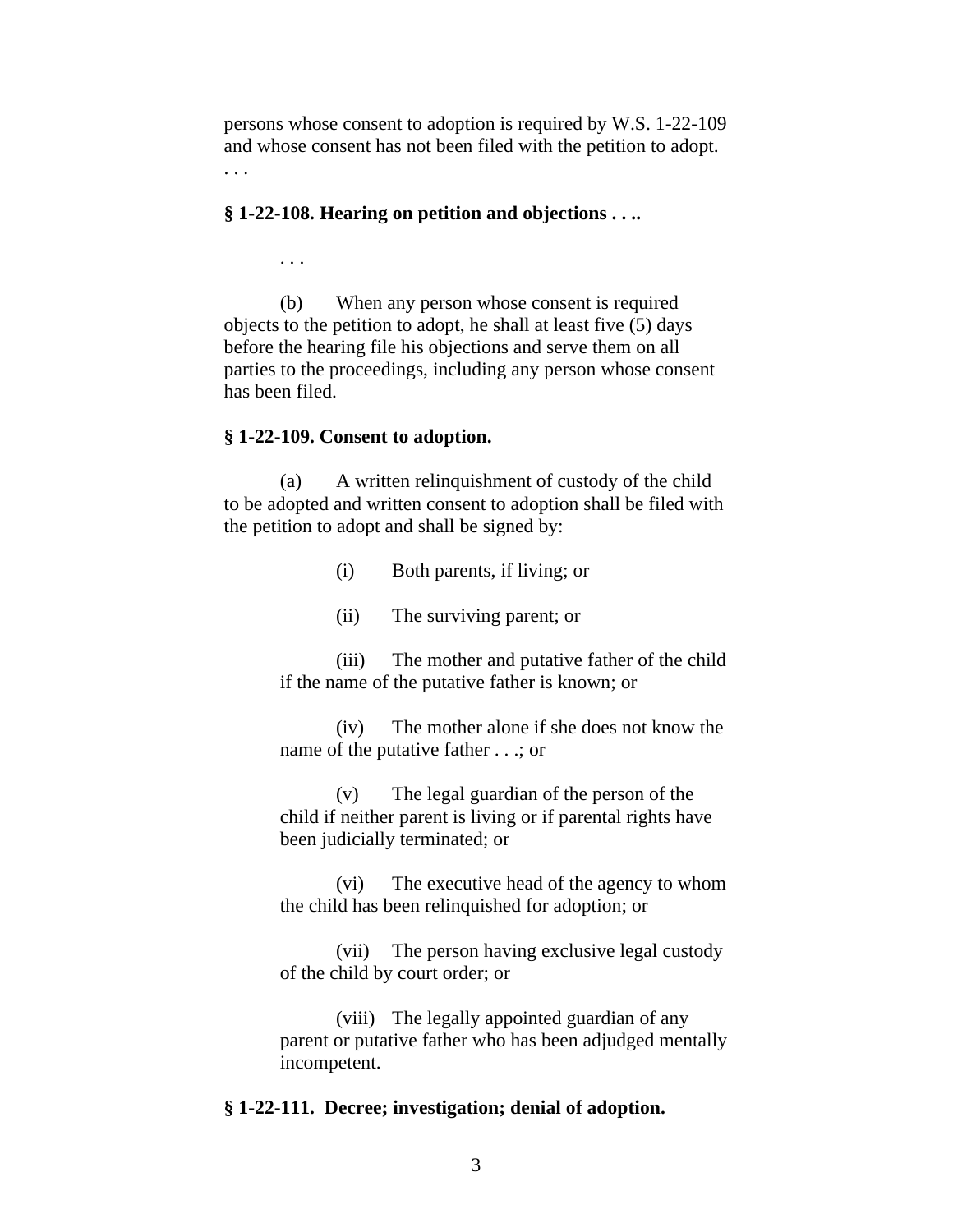(a) After the petition to adopt has been filed and a hearing held the court acting in the best interest and welfare of the child may make any of the following orders:

> (i) Enter an interlocutory decree of adoption giving the care and custody of the child to the petitioners pending further order of the court;

(ii) Defer entry of an interlocutory decree of adoption and order the department of family services or a private licensed agency to investigate and report to the court the background of the child and of the petitioners, and the medical, social and psychological background and status of the consenting parent and putative father. . . .

(iii) Enter a final decree of adoption if the child has resided in the home of the petitioner for six (6) months; or

(iv) Deny the adoption if the court finds that the best interests and welfare of the child will be served by such denial.

## **§ 1-22-114. Effect of adoption.**

(a) Upon the entry of a final decree of adoption the former parent, guardian or putative father of the child shall have no right to the control or custody of the child. The adopting persons shall have all of the rights and obligations respecting the child as if they were natural parents.

(b) Adopted persons may assume the surname of the adoptive parents. They are entitled to the same rights of person and property as children and heirs at law of the persons who adopted them.

## **STANDARD OF REVIEW**

[¶5] We recently set forth our standard of review of a summary judgment granted in a declaratory judgment action: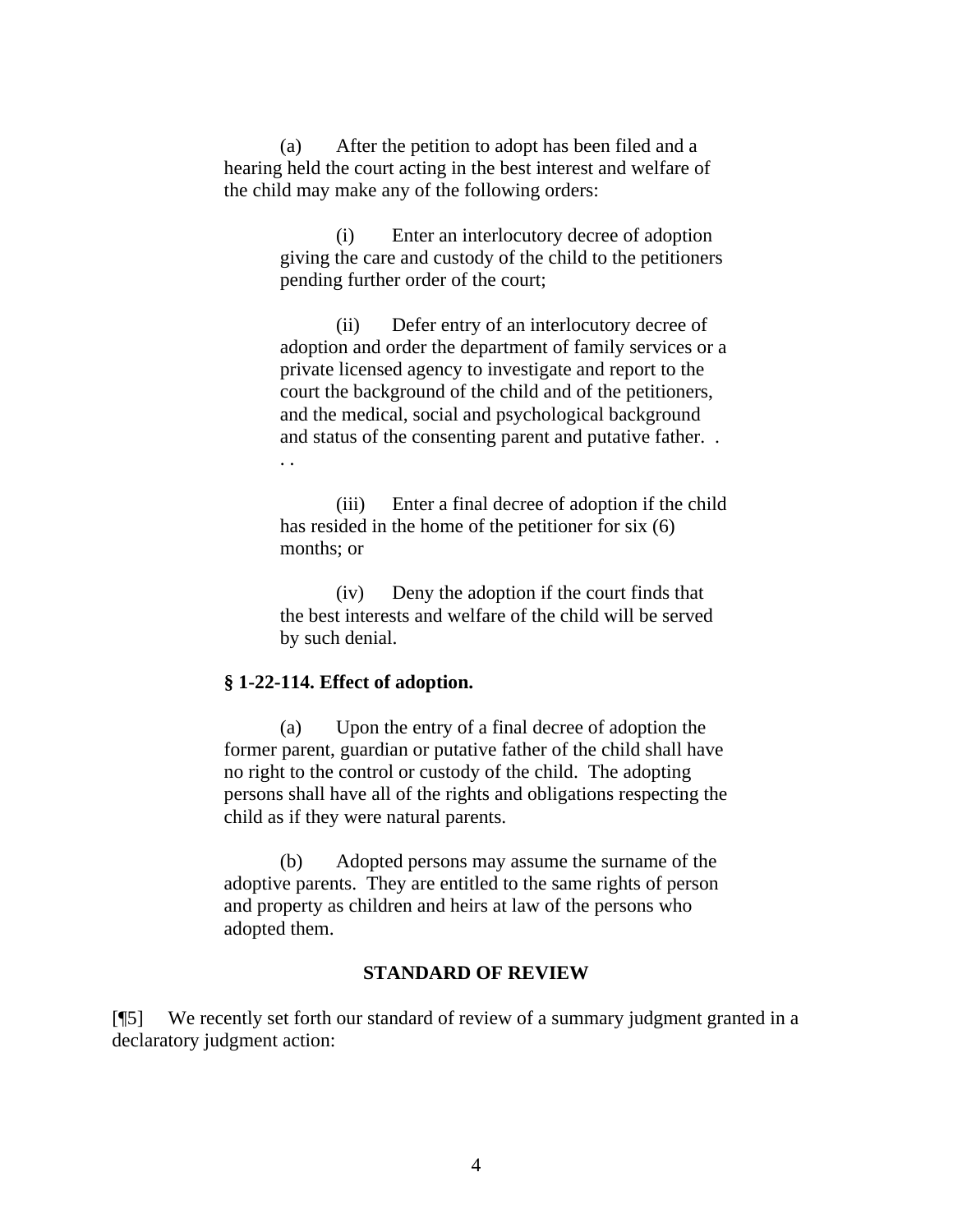Summary judgment motions are governed generally by W.R.C.P. 56, and specifically by the following language found in subsection (c) of the rule:

> "The judgment sought shall be rendered forthwith if the pleadings, depositions, answers to interrogatories, and admissions on file, together with the affidavits, if any, show that there is no genuine issue as to any material fact and that the moving party is entitled to a judgment as a matter of law."

W.R.C.P. 56(a) and (b) provide that summary judgment may be appropriate for either the plaintiff or the defendant in a declaratory judgment action. A summary judgment entered in a declaratory judgment action is subject to our usual standard for review of summary judgments. *Wyoming Community College Com'n v. Casper Community College Dist*., 2001 WY 86, ¶ 11, 31 P.3d 1242, 1247 (Wyo.2001); *Fontaine v. Board of County Com'rs of Park County*, 4 P.3d 890, 892 (Wyo.2000).

"This Court reviews a summary judgment in the same light as the district court, using the same materials and following the same standards." *Markstein v. Countryside I, L.L.C.*, 2003 WY 122, ¶ 11, 77 P.3d 389, 393 (Wyo.2003). Where, as here, there are no contentions that genuine issues of material fact exist, our concern is strictly with application of the law. *Wyoming Community College Com'n*, 2001 WY 86, ¶ 11, 31 P.3d at 1247. We accord no deference to the district court's conclusions on questions of law. *Yeager v. Forbes*, 2003 WY 134, ¶ 12, 78 P.3d 241, 246 (Wyo.2003).

*Board of County Com'rs of County of Laramie v. City of Cheyenne,* 2004 WY 16, ¶¶ 7-8, 85 P.3d 999, 1002 (Wyo. 2004).

[¶6] Because both adoption and grandparent visitation are purely statutory, our task will be one of statutory construction:

> "This court interprets statutes by giving effect to the legislature's intent. . . . We begin by making an inquiry relating to the ordinary and obvious meaning of the words employed according to their arrangement and connection. . . . We give effect to every word, clause, and sentence and construe together all components of a statute *in pari materia*. . . . Statutory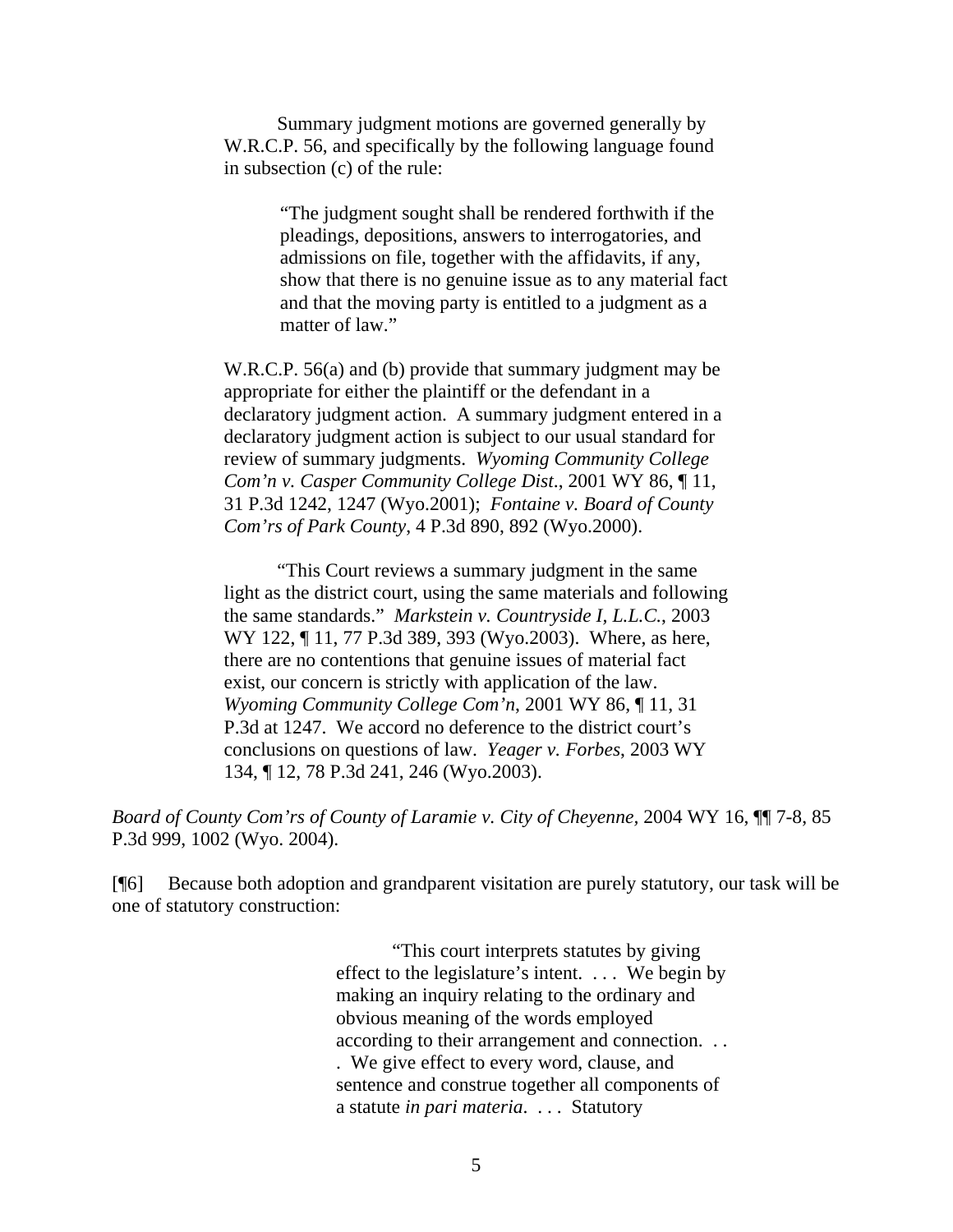interpretation is a question of law. . . . We review questions of law de novo without affording deference to the district court's decision."

*Worcester v. State*, 2001 WY 82, ¶ 13, 30 P.3d 47, 52 (Wyo.2001). If a statute is clear and unambiguous, we simply give effect to its plain meaning. . . . Only when we find a statute to be ambiguous do we resort to the general principles of statutory construction. . . . An ambiguous statute is one whose meaning is uncertain because it is susceptible to more than one interpretation. . . .

> "It is a basic rule of statutory construction that courts may try to determine legislative intent by considering the type of statute being interpreted and what the legislature intended by the language used, viewed in light of the objects and purposes to be accomplished. . . . Furthermore, when we are confronted with two possible but conflicting conclusions, we will choose the one most logically designed to cure the mischief or inequity that the legislature was attempting to accomplish."

*In re Collicott*, 2001 WY 35, ¶ 9, 20 P.3d 1077, 1080 (Wyo.2001). We presume that statutes are enacted by the legislature with full knowledge of existing law, so we construe statutes in harmony with existing law, particularly other statutes relating to the same subject or having the same purpose. ...

Statutes must be construed so that no portion is rendered meaningless. . . . Interpretation should not produce an absurd result. . . . We are guided by the full text of the statute, paying attention to its internal structure and the functional relation between the parts and the whole. . . . Each word of a statute is to be afforded meaning, with none rendered superfluous. . . . Further, the meaning afforded to a word should be that word's standard popular meaning unless another meaning is clearly intended. . . . If the meaning of a word is unclear, it should be afforded the meaning that best accomplishes the statute's purpose. . . . We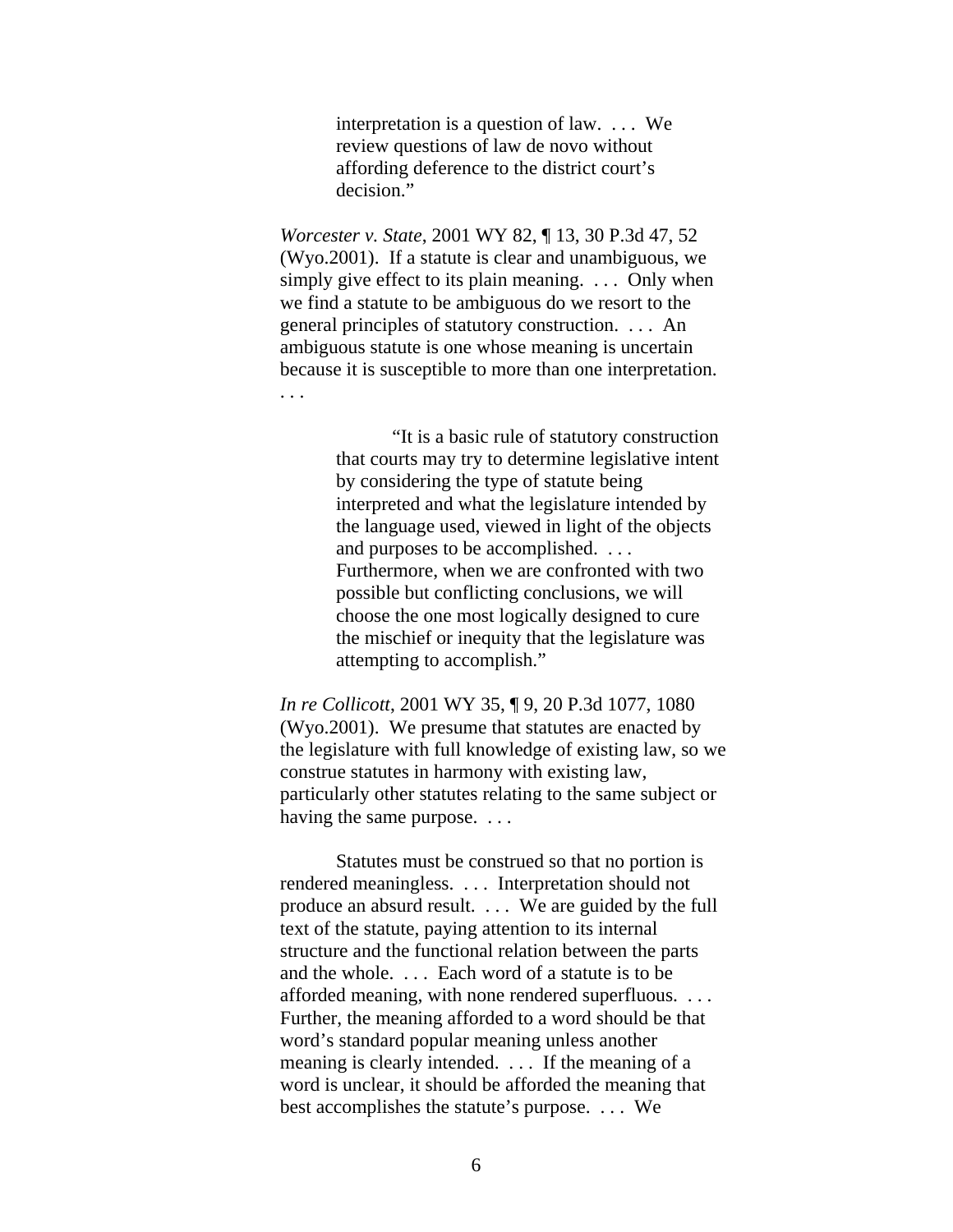presume that the legislature acts intentionally when it uses particular language in one statute, but not in another. . . . If two sections of legislation appear to conflict, they should be given a reading that gives them both effect.

*Rodriguez v. Casey*, 2002 WY 111, ¶¶ 9-10, 50 P.3d 323, 326- 27 (Wyo.2002). In addition, it is a well-known principle of law that courts are not free to legislate. The first rule of statutory construction is that legislative intent, not a court's perception of fairness, controls. *State Dept. of Revenue and Taxation v. Pacificorp*, 872 P.2d 1163, 1166 (Wyo.1994); *Olheiser v. State ex rel. Wyoming Workers' Compensation Div.*, 866 P.2d 768, 770 (Wyo.1994). It is not the court's prerogative to usurp the power of the legislature by deciding what should have been said. *Barber v. State Highway Commission*, 80 Wyo. 340, 342 P.2d 723, 725 (1959). The courts must follow, and cannot extend, statutory definitions. *State v. Weeden*, 17 Wyo. 418, 100 P. 114, 115 (1909). For over a century, Wyoming courts have recognized that it is their duty only to interpret and declare what the law is, not to be responsible for its defects. *Hamilton v. Territory of Wyoming*, 1 Wyo. 131, 135 (1873). And of specific importance to the instant case is the precept that exceptions not made by the legislature in a statute cannot be read into it. *State ex rel. Peterson v. Ellsworth*, 59 Wyo. 288, 139 P.2d 744, 748 (1943).

*In re Estate of Seader,* 2003 WY 119, ¶ 23, 76 P.3d 1236, 1244 (Wyo. 2003). Statutes are presumed to be constitutional, with any doubts in that regard resolved in favor of constitutionality, and with the statute's challenger bearing the burden of showing unconstitutionality beyond any reasonable doubt. *Cathcart v. Meyer,* 2004 WY 49, ¶ 7, 88 P.3d 1050, 1056 (Wyo. 2004) (*quoting Reiter v. State*, 2001 WY 116, ¶ 7, 36 P.3d 586, 589 (Wyo. 2001)).

#### **DISCUSSION**

[¶7] We will begin this discussion by noting first that the appellants have not challenged the validity of the adoption, itself. Moreover, the district court treated the complaint as seeking only a declaration that the visitation order survived the adoption decree. Consequently, our analysis will be limited to that issue—whether a prior grandparent visitation order survives the adoption of the child. The appellants' discovery and constitutionality arguments also will be considered with the same limitation.

[¶8] The appellants' first contention is that statutory grandparent visitation rights clearly are independent of the status or identity of the parents. The appellants see nothing in the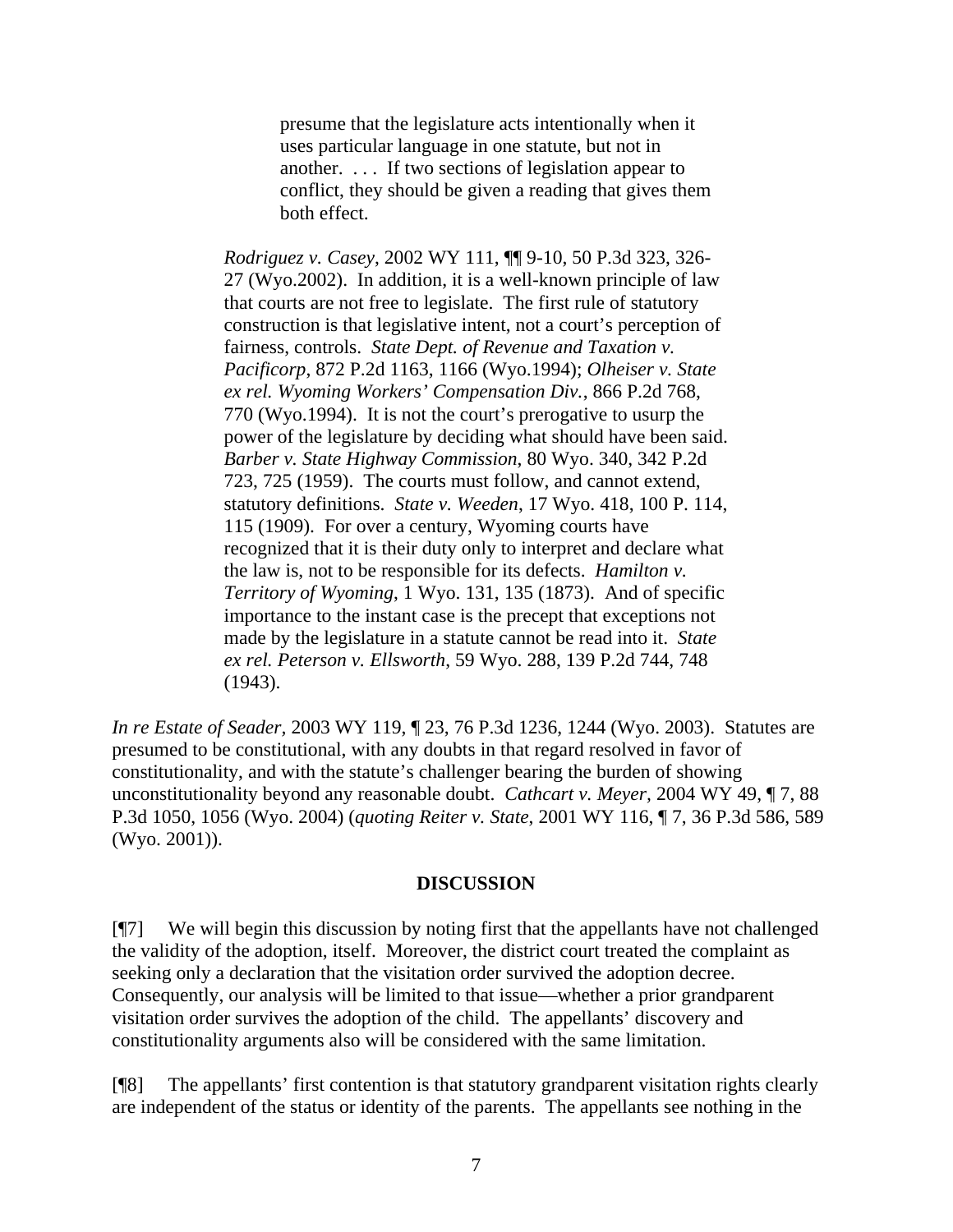statute suggesting that grandparent visitation rights are derivative of the grandparents' relationship with the parent; rather, the significant relationship is that with the child. And Wyo. Stat. Ann. § 20-7-101(d) provides that such rights, once granted, can only be revoked for good cause.

[¶9] Second, the appellants contend that interpretation of the adoption statutes as terminating their visitation rights with the child would violate their right to due process of law under the Fifth and Fourteenth Amendments to the United States Constitution and Wyo. Const. art. 1, § 6. The appellants' legal analysis is as follows: Constitutionally protected liberty interests may be created by state statute. *Vitek v. Jones,* 445 U.S. 480, 488, 100 S.Ct. 1254, 63 L.Ed.2d 552 (1980). A person may not be deprived of a liberty interest without due process of law. *Bulova Watch Co. v. Zale Jewelry Co. of Cheyenne,* 371 P.2d 409, 417 (Wyo. 1962). A statute that deprives a person of a liberty interest without due process is unconstitutional. *Holm v. State,* 404 P.2d 740, 743 (Wyo. 1965). Consequently, the presumption that statutes are constitutional requires this Court to interpret the adoption statutes as protecting appellants' liberty interest in their visitation rights. *Scadden v. State,*  732 P.2d 1036, 1039 (Wyo. 1987); *Crowell v. Benson,* 285 U.S. 22, 62, 52 S.Ct. 285, 76 L.Ed. 598 (1932). And finally, the only way to protect those rights is to require that grandparents having an existing visitation order be given notice of adoption proceedings and an opportunity to be heard thereat. *In re Adoption of a Minor Child,* 593 So.2d 185, 189 (Fla. 1991). $^2$  $^2$ 

[¶10] The appellants bolster these arguments with reference to *Michael v. Hertzler,* 900 P.2d 1144, 1149-51 (Wyo. 1995), wherein this Court held that the state's compelling interest in fostering the relationship between a child and his or her grandparents does not invade the parents' fundamental right to raise the child, so long as all rights and interests are appropriately balanced. Indeed, the appellants contend that *Michael* stands for the proposition that "grandparent visitation rights, under Wyoming law, are rights that attach to the child and are of a magnitude that exceeds the fundamental rights of the parent."

[¶11] The appellants' final contentions are based directly upon the language of the statutes. They argue that the prohibition in Wyo. Stat. Ann. § 20-7-101 against grandparents obtaining a visitation order *after* an adoption takes place clearly implies legislative intent that grandparent visitation orders obtained *before* adoption remain in effect. Furthermore, they suggest that one of the "obligations respecting the child" that adoptive parents take on under Wyo. Stat. Ann. § 1-22-114(a) is the obligation to honor existing grandparent visitation orders.

[¶12] The appellees' counter-arguments are as follows: Both the adoption statutes and the grandparent visitation statute are in derogation of common law and must, therefore, be strictly construed. *In re Estate of Kirkpatrick,* 2003 WY 125, ¶ 12, 77 P.3d 404, 407 (Wyo. 2003); *Michael,* 900 P.2d at 1146; *State By and Through Dept. of Family Services v.* 

<span id="page-8-0"></span> $\frac{1}{2}$  This analysis also supports the appellants' contention that they are entitled to discovery of documents relevant to the adoption proceedings.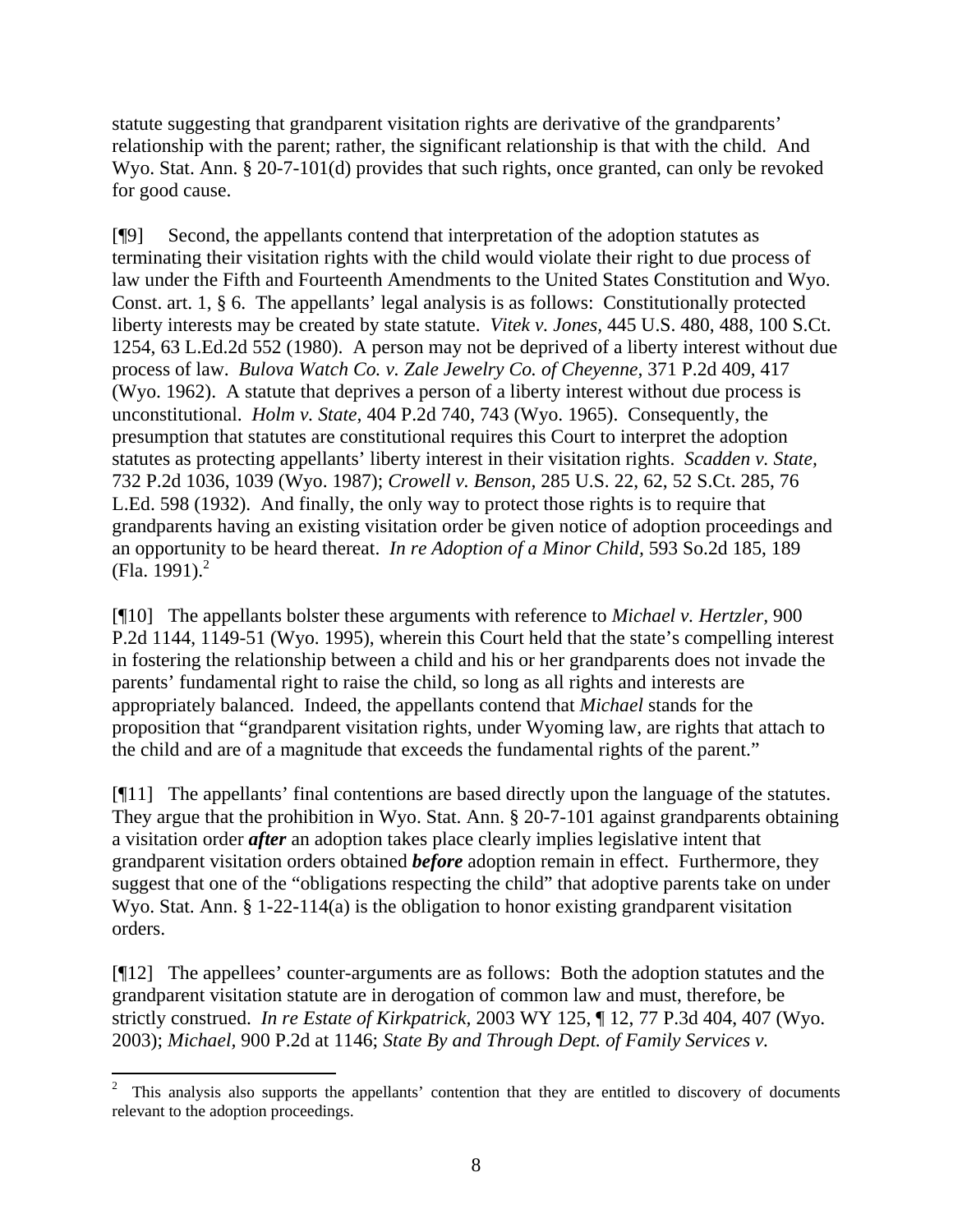*Jennings,* 818 P.2d 1149, 1150 (Wyo. 1991); *Matter of Adoption of RDS,* 787 P.2d 968, 969 (Wyo. 1990). In that regard, neither act allows or requires that grandparent visitation rights survive adoption. The appellees argue that, to the contrary, this Court has determined that all rights of the biological family to the child are severed by adoption. *In re Estate of Kirkpatrick,* 2003 WY 125, ¶¶ 12-17, 77 P.3d at 407-09.

[¶13] The appellees also contend that the appellants' due process arguments should not be considered by this Court because they were neither pled nor ruled upon below. *See Hoiness-LaBar Ins. v. Julien Const. Co.,* 743 P.2d 1262, 1268 (Wyo. 1987) and *Walton v. Spinner,* 15 Wyo. 297, 89 P. 575, 575-76 (1907). This Court does not consider matters that were not raised below. *Davis v. City of Cheyenne,* 2004 WY 43, ¶ 26, 88 P.3d 481, 490 (Wyo. 2004). The appellees further argue that, if this Court does involve itself in due process issues, then it should find that it is the appellees' rights that would be violated by subjecting them to a grandparent visitation order from a proceeding to which they were not parties. *See Postal Telegraph Cable Co. v. City of Newport, Ky.,* 247 U.S. 464, 476, 38 S.Ct. 566, 62 L.Ed. 1215 (1918).

[¶14] The appellees' final argument is that *Michael*, upon which the appellants strongly rely for the proposition that grandparent visitation rights "trump" parental rights, may no longer be valid. *Michael,* published in 1995, construed a statute that limited grandparent visitation rights to three situations, in all of which there was a requirement that reasonable visitation had been refused: the grandparent's child who is the parent of the minor grandchild has died, or the grandparent's child who is the parent of the minor grandchild has divorced the minor grandchild's other parent, or an unmarried minor grandchild has resided with the grandparent for six months or more before being returned to the custody of the parents. *Michael*, 900 P.2d at 1145 (*quoting* Wyo. Stat. Ann. § 20-7-101 (1994)). In finding the statute constitutional, this Court specifically relied upon these "narrowly drawn" provisions. *Michael*, 900 P.2d at 1151. The statute was, however, amended in 1997 by the repeal of these limitations. Wyo. Sess. Laws ch. 71, § 2 (1997). And in 2000, the United States Supreme Court affirmed a state court decision that, due to a lack of limitations, its grandparent visitation statute was too broad and therefore interfered with the fundamental right of parents to rear their children. *Troxel v. Granville,* 530 U.S. 57, 73, 120 S.Ct. 2054, 147 L.Ed.2d 49 (2000).

[¶15] The appellants' and the appellees' conflicting positions must be resolved by determining legislative intent. It is, perhaps, stating the obvious to say that neither the adoption statutes nor the grandparent visitation statute overtly declares whether a grandparent visitation order is meant to survive a subsequent adoption. To fill this "gap in the statutory scheme," we must read the statutes *in pari materia. In re Estate of Kirkpatrick,*  2003 WY 125, ¶ 11, 77 P.3d at 407. Unfortunately, in doing so, we immediately are faced with the clash of two clear public policies: the state's desire to foster the interests of the child and the grandparents in grandparent visitation, and the state's desire to foster the interests of the child and the adoptive parents in the severing effect of adoption.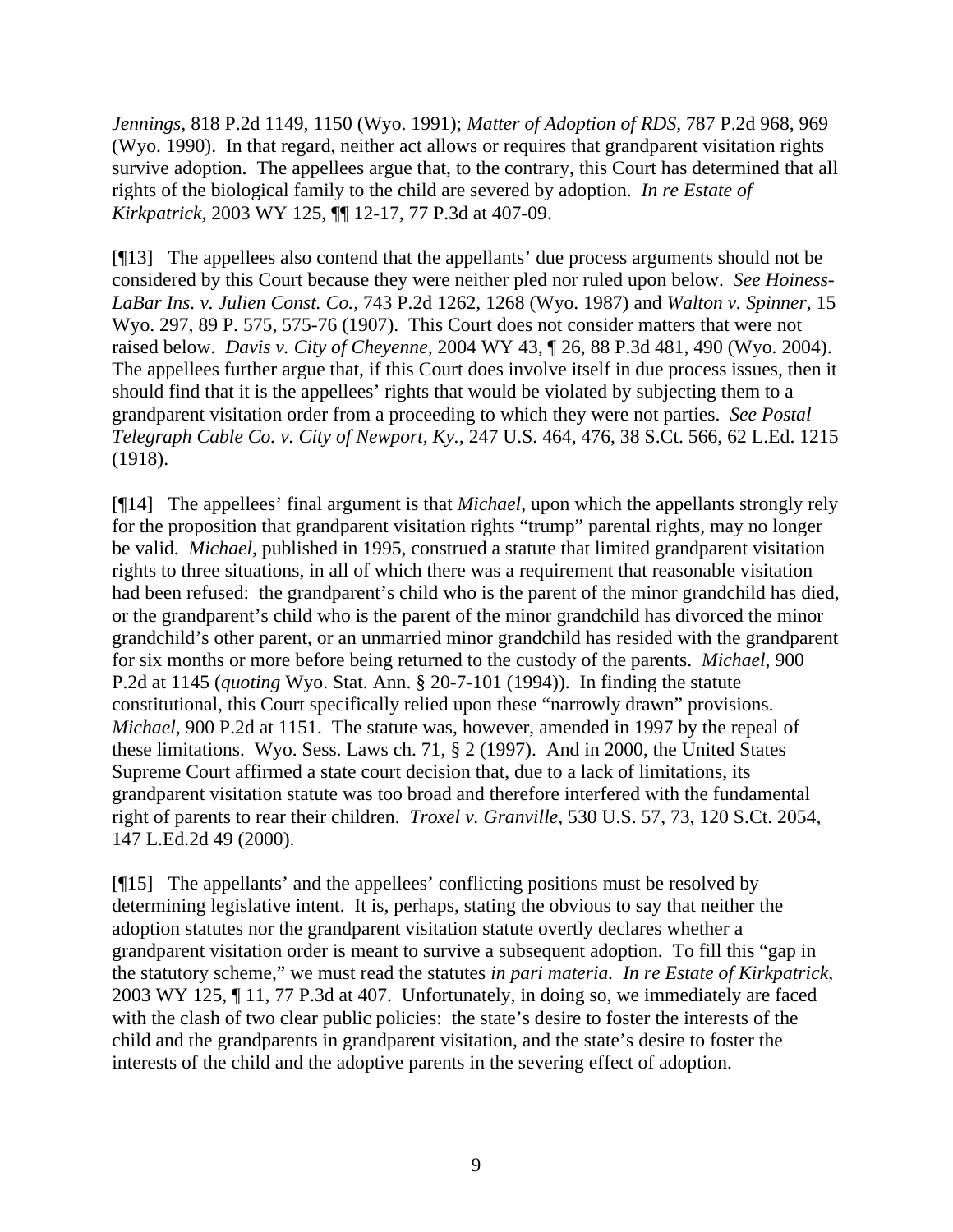[¶16] This issue is far from being unique to Wyoming. There are literally dozens of reported cases in which state courts have struggled to reconcile these competing social policies. These cases are of little assistance to us because they are based on differing fact  $\sin$  situations and differing statutes.<sup>[3](#page-10-0)</sup> There are also numerous secondary sources that provide analyses of this case law.<sup>[4](#page-10-1)</sup> Suffice it to say that perhaps the only universal lesson to be learned from these cases is that both adoption and grandparent visitation are purely statutory creatures and, as such, their limits are to be found within the statutes.

[¶17] We will discuss a few specific cases as emblematic of the difficulty courts experience in attempting to reconcile conflicting social policies within a framework of statutory construction; in other words, reconciling without legislating. In *In re Adoption of Child by W.P.*, 163 N.J. 158, 748 A.2d 515, 518 (2000), the New Jersey Supreme Court found an "inherent conflict" between grandparent visitation and adoption, and held that the "overriding public policy" regarding adoptions precluded application of the grandparent visitation statutes in cases of adoption by "intact, nonrelative adoptive parents." The court opined that the grandparent visitation statute "must not be applied because court-enforced visitation by biological grandparents would discourage—if not prevent—adoption." *Id.* at

<span id="page-10-0"></span><sup>3</sup> *See, for example, Ex parte D.W.,* 835 So.2d 186, 189-91 (Ala. 2002) (statute specifically allows visitation after intrafamily adoption); *Matter of W.E.G.,* 710 P.2d 410, 414 (Alaska 1985) (adoption statute that terminates legal relationships of natural parents and other relatives does not allow for post-adoption grandparent visitation); *In re Petition of R.A.,* 66 P.3d 146, 150-51 (Colo.App. 2002) (statutory scheme is constitutional that allows post-adoption grandparent visitation where grandchild's parent has died, but not where parental rights have been terminated); *Ramey v. Thomas,* 483 So.2d 747, 747 (Fla.App. 1986) (adoption statute that terminates legal relationships of natural parents and former relatives does not allow for postadoption grandparent visitation); *Campbell v. Holcomb,* 193 Ga.App. 474, 388 S.E.2d 65, 66-67 (1989) (statute allows grandparent visitation after adoption by blood relatives of child); *In Interest of A.C.,* 428 N.W.2d 297, 300 (Iowa 1988) (stepparent adoption is only statutory exception to rule against post-adoption grandparent visitation); *Sowers v. Tsamolias,* 262 Kan. 717, 941 P.2d 949, 950-51 (1997) (adoption law has priority over grandparent visitation statute so that biological grandparent has no standing to petition for visitation after stranger adoption); *Hicks v. Enlow,* 764 S.W.2d 68, 71-73 (Ky. 1989) (grandparent visitation rights, by statute, do not extend to any but stepparent adoption); *Preston v. Mercieri,* 133 N.H. 36, 573 A.2d 128, 132 (1990) (*parens patriae* doctrine permits courts to "judicially enlarge" grandparent visitation beyond statutory limits in best interests of child); *Matter of Adoption of Francisco A.,* 116 N.M. 708, 866 P.2d 1175, 1179 (1993) (trend is to allow post-adoption visitation with various people, such as grandparents, former stepparents, and foster parents if in best interests of child); and *Chavis v. Witt,* 285 S.C. 77, 328 S.E.2d 74, 75 (1985) (parent's consent to adoption terminates grandparents' visitation rights, but parent's death before adoption does not).

<span id="page-10-1"></span><sup>4</sup> *See, for example,* George L. Blum, Annotation, 69 A.L.R.5th, *Grandparents' Visitation Rights Where Child's Parents Are Deceased, or Where Status of Parents Is Unspecified* § 5 (1999); 2 Am.Jur.2d, *Adoption* §§ 163-169 (2004); Chauncey Brummer & Era Looney, *Grandparent Rights In Custody, Adoption, and Visitation Cases,* 39 Ark. L. Rev. 259 (1985); Miriam B. Chaloff, Note, *Grandparents' Statutory Visitation Rights and the Rights of Adoptive Parents,* 49 Brooklyn L. Rev. 149 (1983); Cody L. Balzer, Note, *Grandparent Visitation Rights—Constitutional Considerations and the Need to Define the "Best Interest of the Child" Standard,* XXIX Land & Water L. Rev. 593 (1994); Robin L. Lewis, Note, *Grandparents Retain Visitation Privileges After Adoption: In re Grandparental Visitation of C.G.F., 76 Marq. L. Rev. 651 (1993);* Judy E. Nathan, Note, *Visitation After Adoption: In the Best Interests of the Child,* 59 N.Y.U. L. Rev. 633 (1984); Elaine D. Ingulli, *Grandparent Visitation Rights: Social Policies and Legal Rights,* 87 W. Va. L. Rev. 295 (1984); and Patricia A. Hintz, *Grandparents' Visitation Rights Following Adoption: Expanding Traditional Boundaries in Wisconsin,* 1994 Wis. L. Rev. 483 (1994).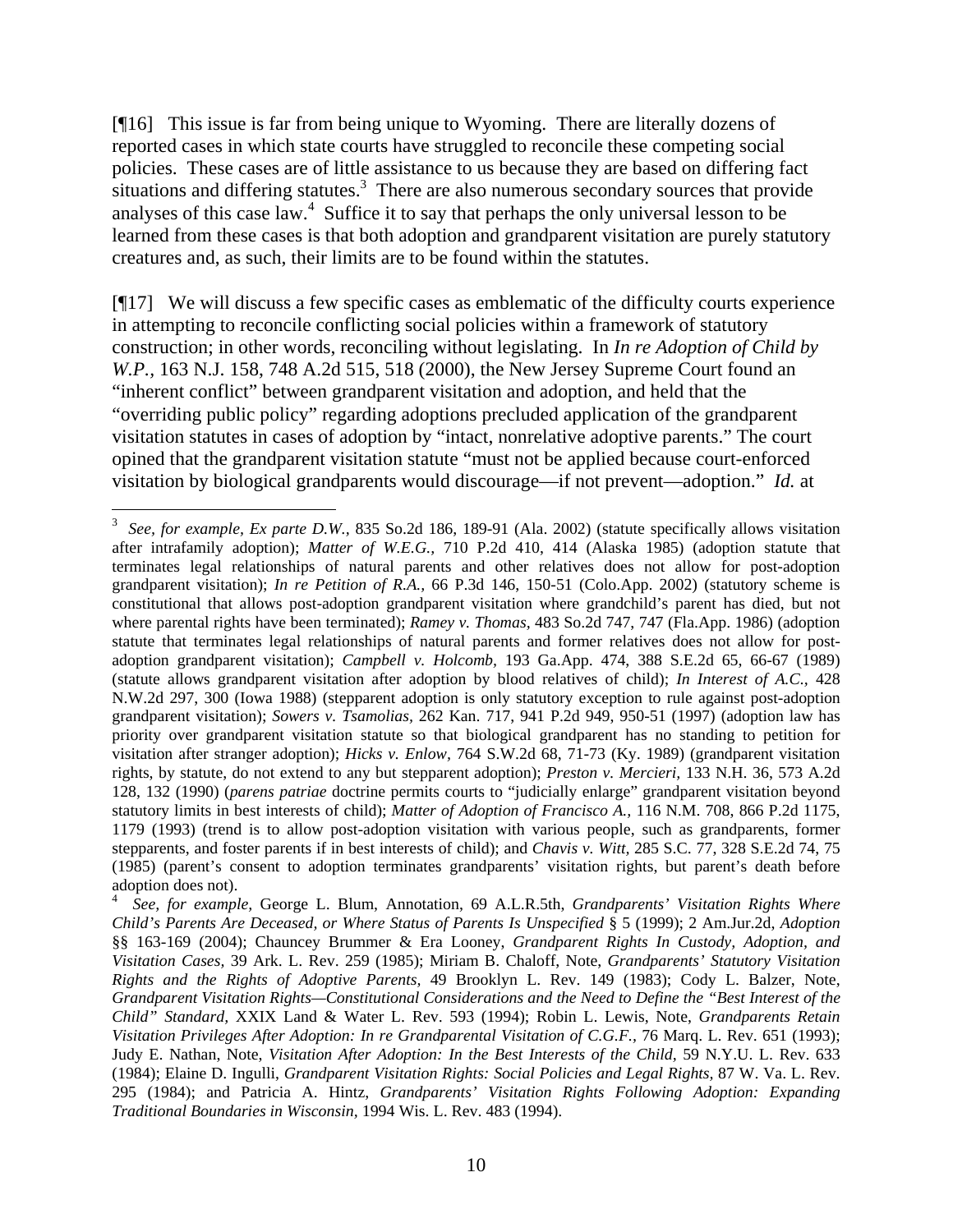524. Further, "[a]n adoptive family must be given the right to grow and develop as an autonomous family, and must not be tied to the very relationship that put the child in the position of being adopted." *Id.* at 525.

[¶18] Two members of the New Jersey Supreme Court dissented in *In re Adoption of Child by W.P.,* on the ground that the common purpose of the two statutes—that being the best interests of children—meant they are compatible, and that nothing within the grandparent visitation statute specifically precluded its application in the case of stranger adoptions. *Id.* at 525, 530 (Poritz, C.J., dissenting). In support of its position, the dissent quoted from *Mimkon v. Ford,* 66 N.J. 426, 435-37, 332 A.2d 199 (1975):

> "It is biological fact that grandparents are bound to their grandchildren by the unbreakable links of heredity. It is common human experience that the concern and interest grandparents take in the welfare of their grandchildren far exceeds anything explicable in purely biological terms. A very special relationship often arises and continues between grandparents and grandchildren. The tensions and conflicts which commonly mar relations between parents and children are often absent between those very same parents and their grandchildren. Visits with a grandparent are often a precious part of a child's experience and there are benefits which devolve upon the grandchild from the relationship with his grandparents which he cannot derive from any other relationship. Neither the Legislature nor this Court is blind to human truths which grandparents and grandchildren have always known."

*In re Adoption of Child by W.P.*, 748 A.2d at 531-32. No doubt, statutory construction is not always completely divorced from personal belief. *See Graziano v. Davis,* 50 Ohio App.2d 83, 361 N.E.2d 525, 529 (1976).

[¶19] A court's willingness to resolve conflicting policy issues may depend upon its willingness to fill statutory voids. In *L.F.M. v. Department of Social Services,* 67 Md.App. 379, 507 A.2d 1151, 1160 (1986), the court affirmed the dismissal of a petition for grandparent visitation because it had found no state statute *authorizing* such visitation in the particular circumstances before the court. The court in *Chavis v. Witt,* 285 S.C. 77, 328 S.E.2d 74, 75 (1985), to the contrary, affirmed the granting of a similar petition because it had found no state statute *precluding* such visitation. Needless to say, decisions based upon what cannot be found in a statute are not necessary where statutes directly answer the question. In *State ex rel. Brandon L. v. Moats,* 209 W.Va. 752, 551 S.E.2d 674, 677-78 (2001), the court's decision was based on a statute's provision that grandparent visitation is automatically terminated upon adoption unless the adoption is by a stepparent, grandparent, or other relative of the child. Likewise, in *People in Interest of N.S.,* 821 P.2d 931, 932 (Colo.App. 1991), the court readily denied grandparent visitation under a statute that excluded visitation with "any child who has been placed for adoption or whose adoption has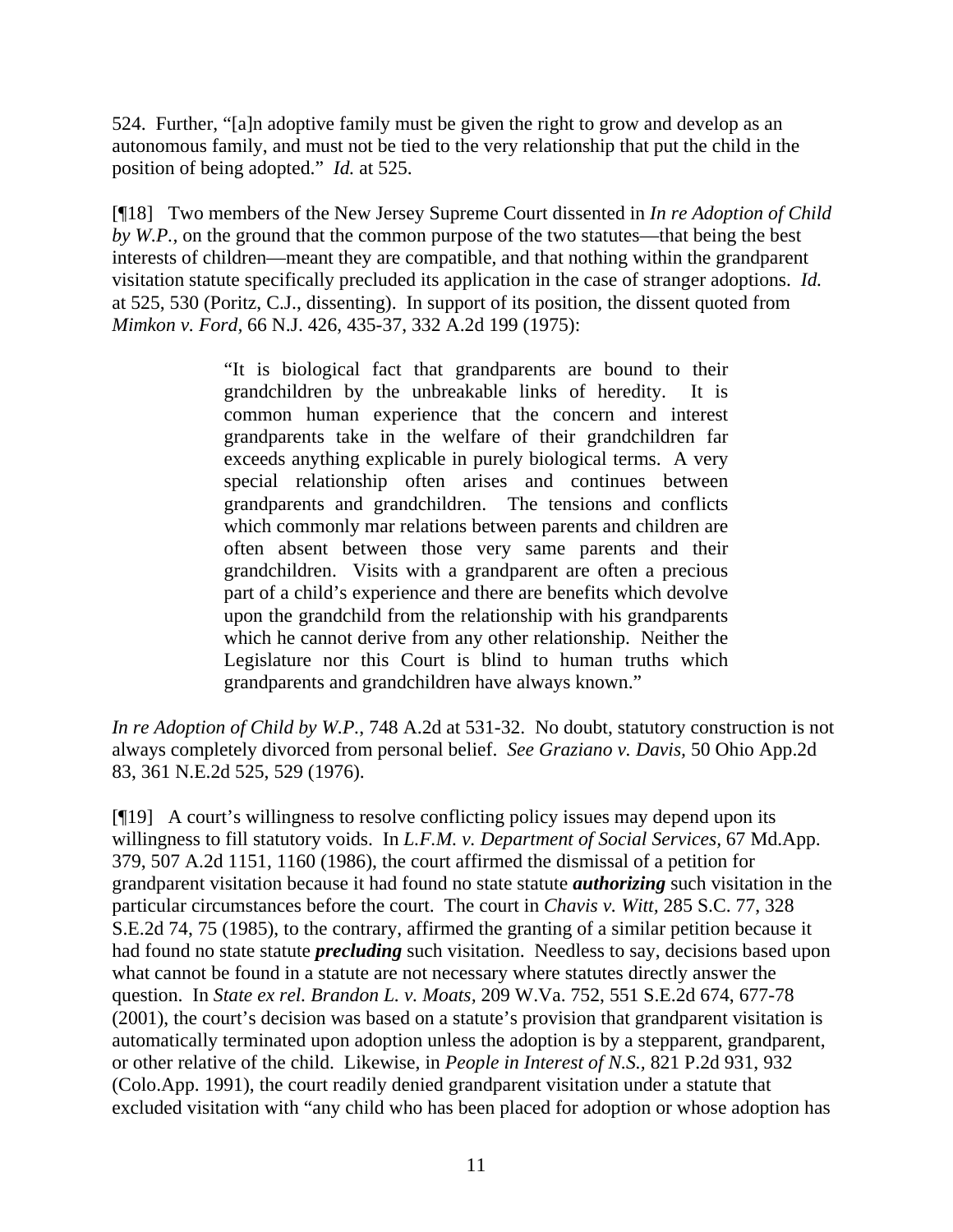been legally finalized." Similarly, 9A South Dakota Codified Laws § 25-4-54 (1999 Revision) provides that grandparent visitation rights granted prior to adoption terminate upon placement for adoption with persons other than stepparents or grandparents. Unfortunately, we have no such clear guidance.

[¶20] The Supreme Court of Nebraska has reconciled that state's adoption and grandparent visitation statutes by looking first to the effect of the former upon the post-adoption rights of biological family members. In *Pier v. Bolles,* 257 Neb. 120, 596 N.W.2d 1, 5-6 (1999), the court found significant the fact that the statute explaining the rights of an adoptive family spoke in terms of the adoptive parents and their kindred, while the statute explaining the effect of adoption upon the biological family spoke only in terms of natural parents and did not mention kindred. The court concluded from this distinction that

> the explicit effect of §§ 43-110 and 43-111 is to provide that the adoptive parent and his or her kindred enjoy a new relationship to the child but that only the natural parents of the adoptive child are relieved of their duties to the child. The substance of § 43-111 was last amended in 1985. When the grandparent visitation statutes, which include a provision for visitation modification, became effective in 1986, the effect of adoption upon the natural parent and absence of explicit effect on the natural parent's "kindred" under § 43-111 were in place, and it is assumed that the Legislature was aware of and acquiesced in the law as it existed when it passed the new legislation pertaining to the same or a related subject matter.

*Pier*, 596 N.W.2d at 6.

 $\overline{a}$ 

[¶21] Next, the Nebraska court looked to the grandparent visitation statutes to determine the effect of adoption upon an existing visitation order. The court found particular significance in that act's modification provision.<sup>[5](#page-12-0)</sup> *Id.* at 6-7. The court concluded:

> Grandparent visitation is statutorily derived. Unlike the provisions relative to grandparents seeking visitation in the first instance, nothing contained within the modification provisions of the grandparent visitation statutes makes the modification of previously ordered grandparent visitation dependent upon the parent's continued parental relationship with the child. Indeed, construing the adoption statutes and the grandparent visitation statutes in pari materia, we determine that by the grandparent visitation statutes' express provision of a method by which to

<span id="page-12-0"></span> $5$  "The court may modify an order granting or denying such visitation upon a showing that there has been a material change in circumstances which justifies such modification and that the modification would serve the best interests of the child." Neb.Rev.Stat. § 43-1802(3) (Reissue 2004).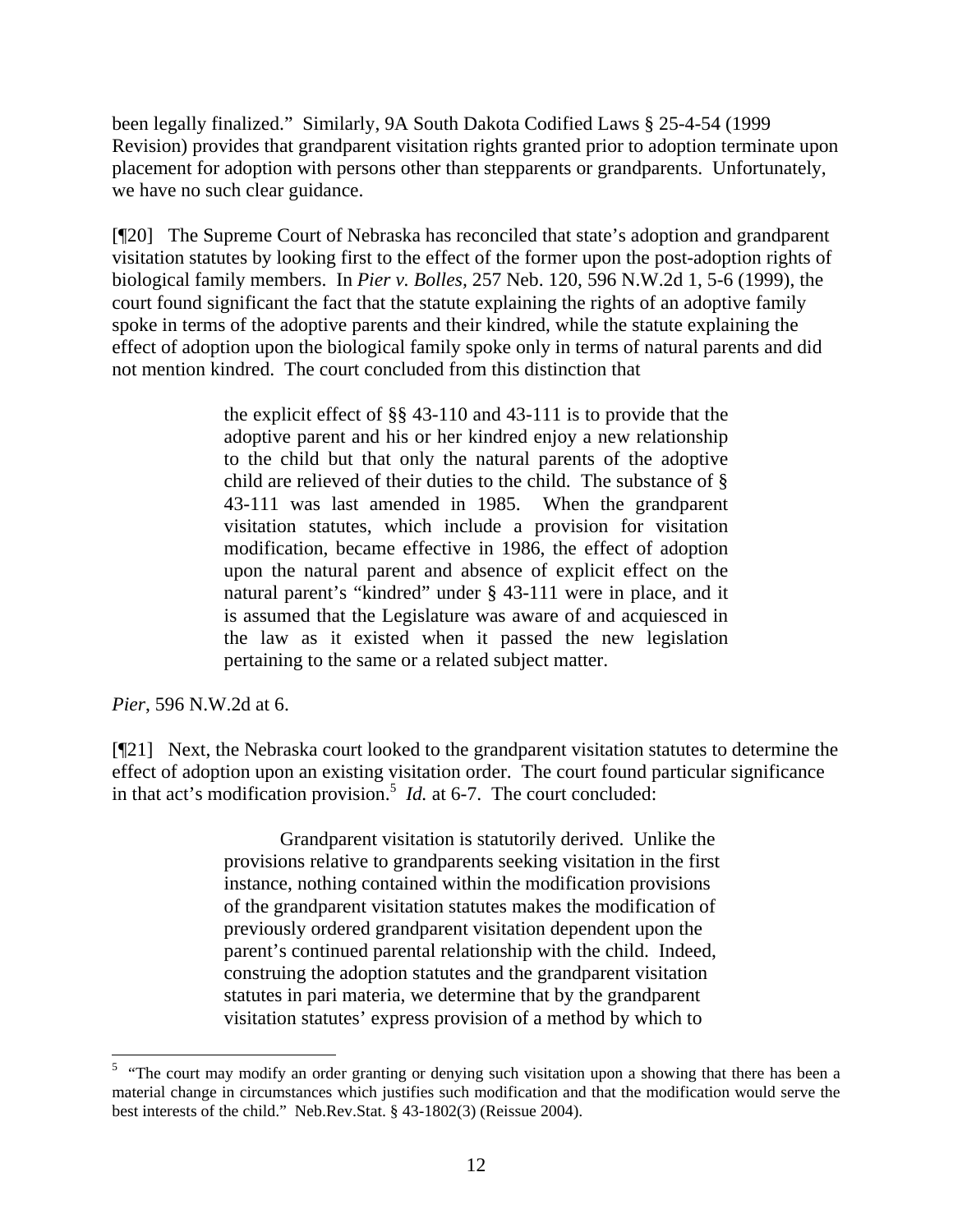modify previously ordered grandparent visitation, the Legislature intended that grandparent visitation granted under these statutes not be interrupted by the adoption statutes. Instead, the grandparent visitation statutes provide a two-step analysis by which the court, upon application, can determine on a case-by-case basis whether an order previously granting or denying grandparent visitation should be modified. Thus, following the adoption of the child, if the evidence shows that there has been a material change in circumstances justifying a change and the best interests of the child would be served, previously granted grandparent visitation can be modified, up to and including termination of grandparent visitation.

*Id.* These conclusions were affirmed a year later in *Raney v. Blecha,* 258 Neb. 731, 605 N.W.2d 449, 453 (2000), where the court made it clear that the adoptive family's remedy in the face of allegedly negative grandparent visitation, is to seek termination of that visitation by petitioning to have the visitation order modified or vacated.

[¶22] The question of the impact of adoption upon grandparent visitation rights extends to the two-tiered issue of whether a grandparent with an existing visitation order is entitled to notice of adoption proceedings and, if so, whether the grandparent is entitled to object to the adoption. Those questions were recently addressed in a Mississippi case with facts similar to those presently before this Court. In *In re Adoption of J.J.G.,* 736 So.2d 1037, 1037 (Miss. 1999), the parents consented to an adoption by the paternal grandmother. The maternal grandparents filed an objection to the adoption on the ground that it was merely an attempt to defeat their petition for visitation rights. *Id.* The court held that, where both parents were adults and both had consented to the adoption, there was no statutory authority for a grandparent to object to the adoption and, therefore, the grandparents had no standing. *Id.* at 1040. Two justices dissented on the ground that the grandparents had a sufficient interest in visitation to enable them, under general intervention principles, to intervene in the adoption, even if that interest was not sufficient to require notice of the adoption proceedings. *Id.* at 1040 (Banks, J., dissenting). The dissenting justices further contended that, by statute, the grandparents' standing to pursue visitation was not cut off by adoption unless the adoption was by a non-relative. *Id.* at 1041-42.

[¶23] In *Puleo v. Forgue,* 610 A.2d 124 (R.I. 1992), the Rhode Island Supreme Court, with scarcely any citation to authority, reached a conclusion meshing the rationales and conclusions of *Pier* and *Raney,* and both the majority and dissenting opinions from *In re Adoption of J.J.G.* The *Puleo* court held that Rhode Island's adoption statutes do not extend standing to grandparents to contest an adoption, that adoption proceedings do not affect existing grandparent visitation orders, and that, therefore, grandparents have no right to notice of adoption proceedings. *Id.* at 125-26. Finally, the court concluded that the provisions in the grandparent visitation statutes for notice to grandparents of a "change in custody or visitation" indicated that "[t]he Legislature, in providing for a notice of a change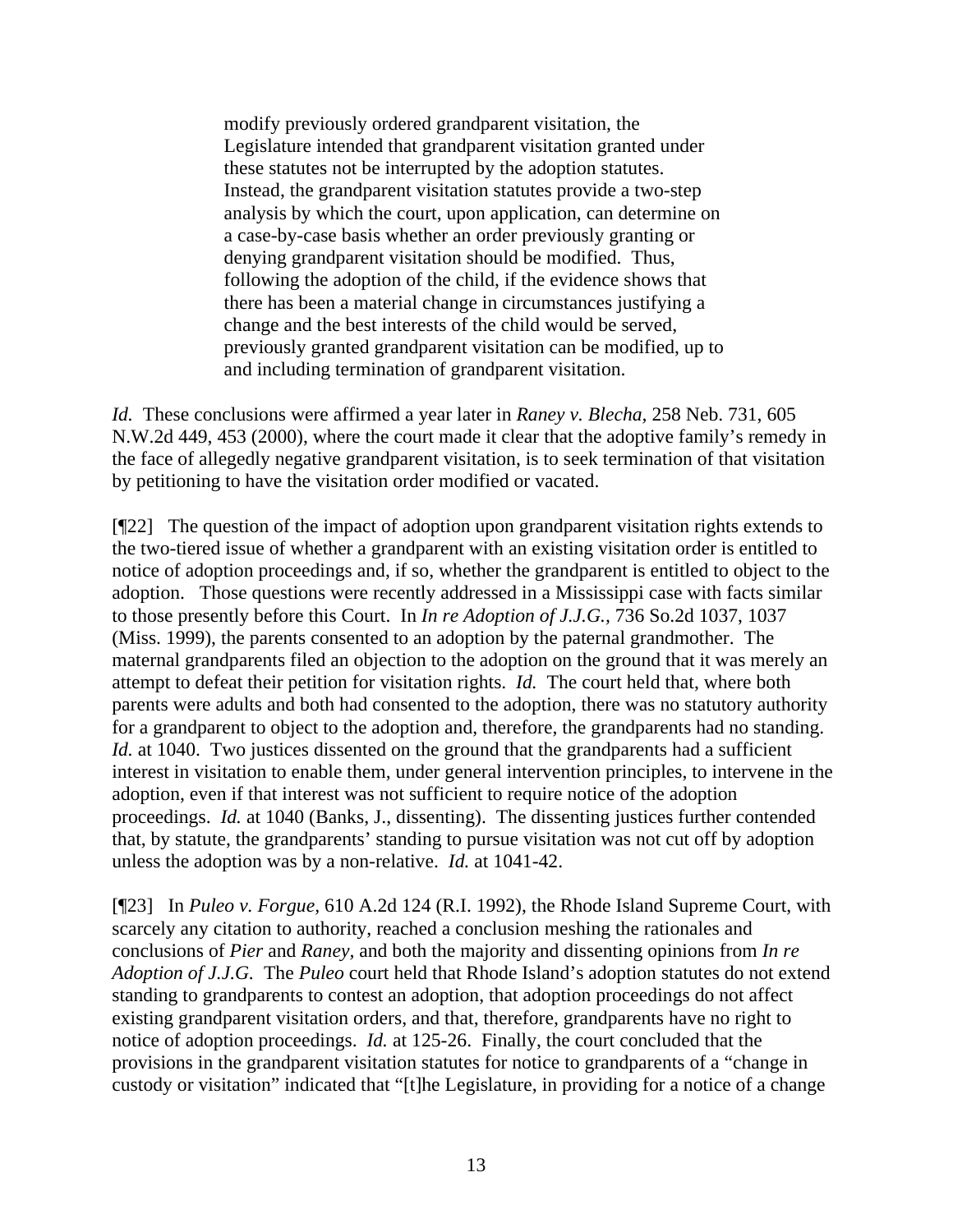in circumstances that would affect the visitation, made it clear that the visitation rights would survive an adoption." *Id.* at 126.

[¶24] We have struggled with these same issues within our own jurisprudence, although not under precisely the same fact situation as is presently before this Court. We have twice directly held that adoption terminates the legal relationships between the biological family and the adopted child. In *Matter of Adoption of RDS,* 787 P.2d at 970-71, we held that adoption cut off both the mother's and the grandmother's visitation rights:

> We hold as a matter of public policy that any agreement, whether it was oral or in writing or whether it was included within the terms of an adoption decree, would not give [the grandmother] a right to visitation with RDS. To the extent the existence of any such agreement permitting her to visit with RDS could be proved, it would be void and unenforceable as violative of public policy.

In reaching that conclusion, we quoted from *Poe v. Case,* 263 Ark. 488, 565 S.W.2d 612, 614 (1978):

> "A decree attempting to grant visitation rights to a natural grandparent as an incident to an adoption or to enforce a grandparent's visitation rights granted before the adoption, without specific statutory authority, is surplusage, void and separable from the remainder of the decree."

*Matter of the Adoption of RDS*, 787 P.2d at 970. *Poe* was reaffirmed in *Wilson v. Wallace,*  274 Ark. 48, 622 S.W.2d 164, 166 (1981), where the Arkansas Supreme Court stated:

> It was unquestionably within the province of the legislature to decide that the reasons favoring the solidarity of the adoptive family outweigh those favoring grandparents and other blood kin who are related to the child . . .. The final decision as to the state's policy lay with the legislature, not with the courts.

*See also Vice v. Andrews,* 328 Ark. 573, 945 S.W.2d 914, 915 (1997) (statute reflects public policy favoring complete severance of relationship between adopted child and biological family) and *In re Custody of B.S.Z.-S,* 74 Wash.App. 727, 875 P.2d 693, 696 (1994) (up to legislature to specify if biological grandparents are to have continued relationship after adoption of child).

[¶25] We reached a similar conclusion in *In re Estate of Kirkpatrick,* 2003 WY 125, ¶¶ 12- 17, 77 P.3d at 407-09, which case involved the inheritance rights of siblings: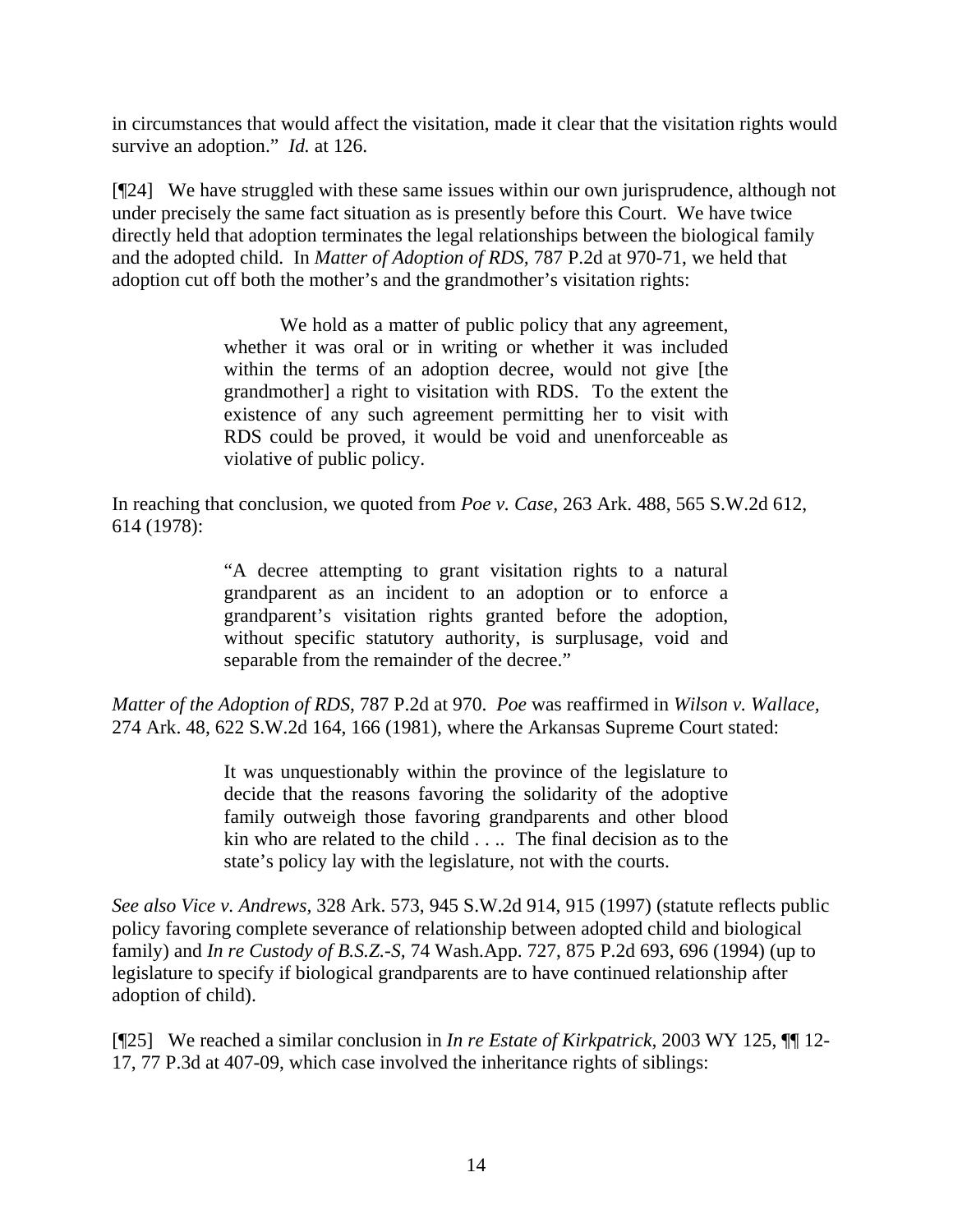Since adoption was not considered at common law, we must strictly construe adoption statutes. *JK ex rel. DK v. MK,* 5 P.3d 782 (Wyo.2000). Strict construction of Wyoming's adoption statutes suggests that the legislature ultimately intended for adoption to sever all rights of the biological family members. . . .

. . .

The adoption decree severs the relationship between the child and his biological parents and creates a new and exclusive parent-child relationship between the child and the adoptive parents. This Court has recognized the import of the severance from the biological parents and the new unity with the adoptive parents: "A decree of adoption tears asunder forever the parentchild relationship and for all legal and practical purposes, that child is the same as dead to the parent affected. The parent has lost the right to ever again see the child or even know of his whereabouts." *Voss v. Ralston,* 550 P.2d 481, 485 (Wyo.1976). A New York case extends this view logically:

> "Although there is nothing in the adoption law that says that rights between the adopted child and his natural brothers and sisters have been terminated or destroyed, nevertheless, when the natural parents relinquished their rights, the foundation or substructure which joined the blood relatives with the adopted child was removed. Therefore, natural blood relatives who must trace their relationship through a natural parent *may not inherit or take from the adopted [child].*"

*In re Accounting of Fodor (Estate of Adler),* 202 Misc. 1100, 117 N.Y.S.2d 331, 334 (N.Y.1952) (emphasis added) (citations omitted).

> "When a child is given up for adoption, his natural parents have, in effect, destroyed the mythical cord which nature provided to bind them with the child, and the adoption has the effect of *excluding the natural parents and all the natural kindred and blood relatives of the child from inheriting from the adopted child.*"

*Id.* at 333 (emphasis added) (citations omitted).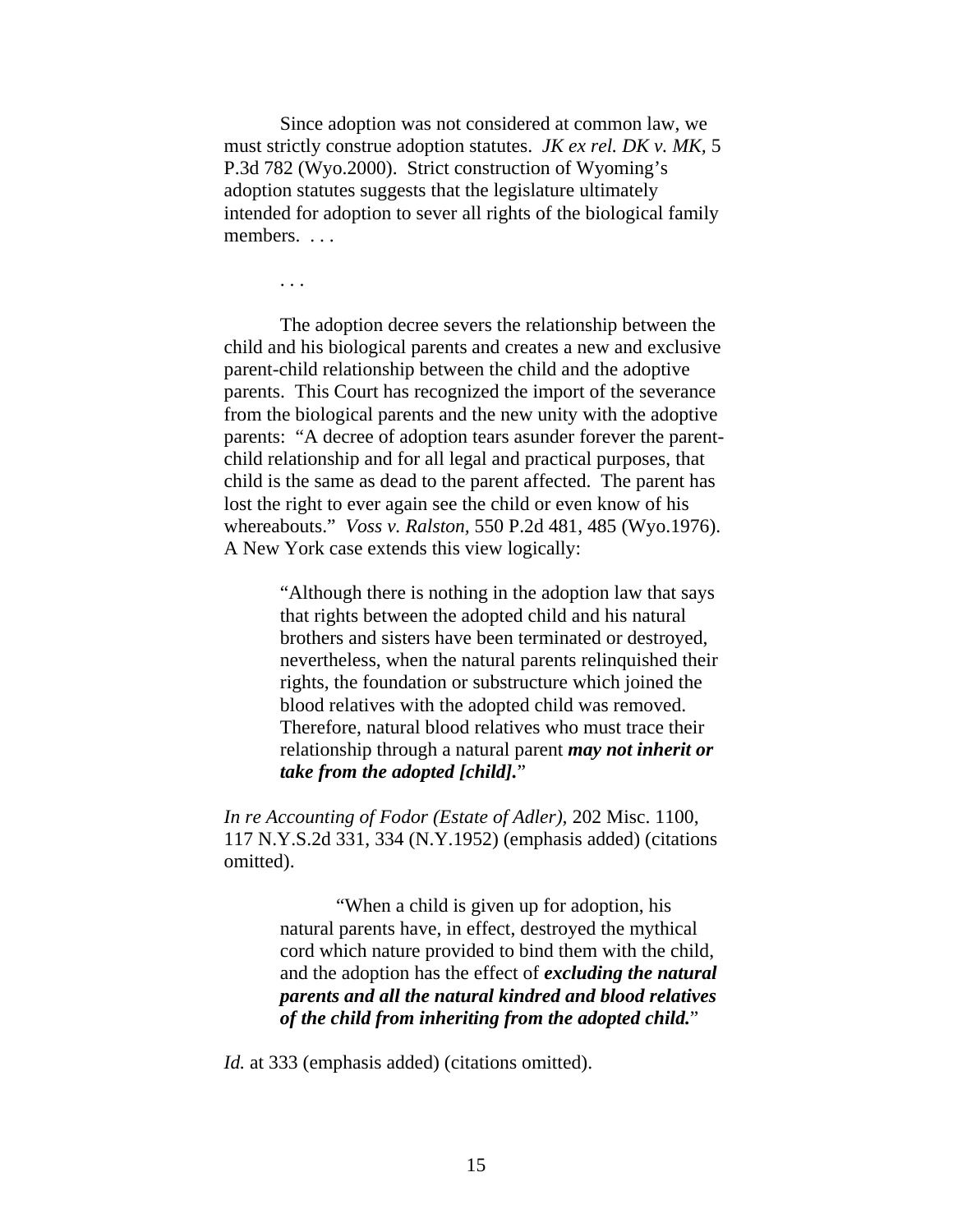The preceding cases are consistent with settled principles of Wyoming law regarding severing the legal relationship between adopted children and their biological parents. . . . [T]he principle of an adopted child being legally severed from the biological family has remained steadfast throughout our jurisprudence. An adopted child cannot live in limbo, nor can his adoptive or biological family, after the adoption is finalized. Moreover, to say that adoption severs previously existing rights of inheritance in some members of the biological family but not others would be against public policy. Adoption severs all rights of biological family members, including their right to inherit from the adopted child.

[¶26] These principles are as true of visitation rights as they are of inheritance rights. Adoption would be a strange status, indeed, if the only biological family members cut off from the adoptee were his or her parents. In addition, the entire statutory adoption structure would be rendered nugatory by an interpretation that gave grandparents a right to be notified of an adoption, and that allowed grandparents to contest an adoption, or an interpretation that allowed grandparent visitation to survive an adoption. Adoption proceedings are closed, adoption files are confidential, the only parties to an adoption are those whose consent is required—which does not include grandparents—and the statutes do not provide for a decree containing biological family visitation. In short, the adoption statutes unambiguously do not provide for biological grandparent intervention in adoption proceedings, nor for biological grandparent contesting of adoptions, nor for visitation after adoption. *See In re Marriage of A.S.A.,* 931 S.W.2d 218, 225 (Mo.App. 1996); *State ex rel. T.W.N. v. Kehm,* 787 S.W.2d 728, 732 (Mo.App. 1989); and *In re Adoption of Ridenour,* 61 Ohio St.3d 319, 574 N.E.2d 1055, 1063-64 (1991).

[¶27] In *Matter of Voss' Adoption,* 550 P.2d 481, 485 (Wyo. 1976), we reiterated in an adoption context that courts are not free to legislate under the guise of interpretation of statutes, and that "it is just as important to recognize what a statute does not say as it is to recognize what it does say." In that regard, we just cannot find anything in the adoption statutes that suggests that grandparent visitation rights survive adoption of the child. And, without legislating, we cannot follow the practice of some courts of distinguishing between relative and stepparent adoptions, on the one hand, and non-relative adoptions, on the other, where our state's adoption statutes make no such distinctions. The Wyoming adoption statutes simply do not provide that grandparent visitation orders survive adoption by another relative.

[¶28] We are left with the question of whether the grandparent visitation statute, if not the adoption statutes, allows grandparent visitation after adoption or whether it creates an ambiguity in that regard. Unlike the courts in *Pier, Raney,* and *Puleo,* we find nothing in the revocation and modification provisions of Wyo. Stat. Ann. § 20-7-101(d) that suggests that, because grandparent visitation rights may be revoked or modified, the legislature must have intended for grandparent visitation orders to survive adoption. Besides being unable to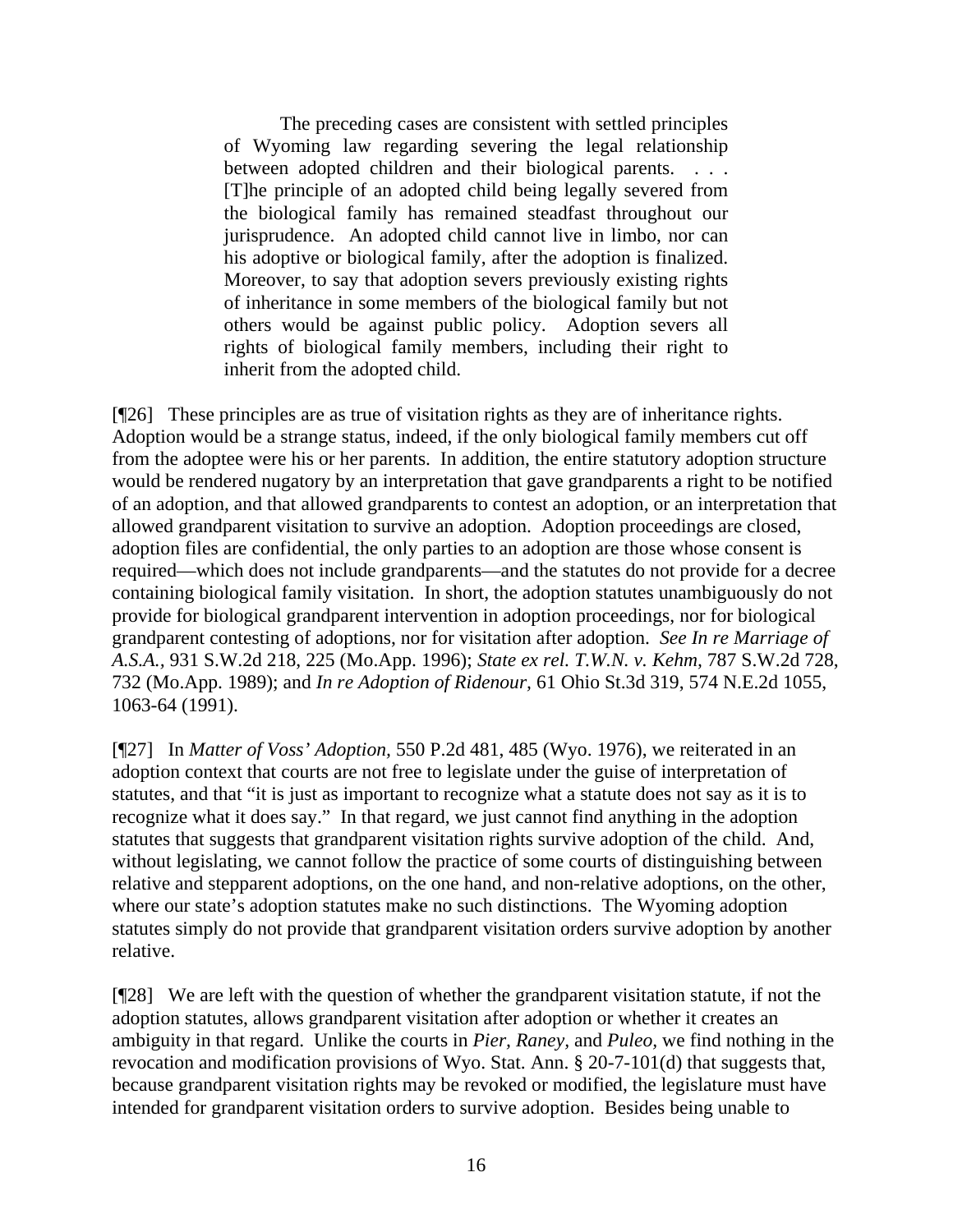follow the logic of that reasoning, we are constrained by the rule of strict construction that disallows such speculation. In addition, revocation or modification under the statute unambiguously is reserved for "any action or proceeding in which visitation rights have been granted . . .." Wyo. Stat. Ann. § 20-7-101(d). We made it clear in *Nation v. Nation,* 715 P.2d 198, 207-08 (Wyo. 1986), that an independent action is appropriate for establishing grandparent visitation rights, and that intervention in a divorce action may be appropriate. It follows that revocation or modification of grandparent visitation, as anticipated by Wyo. Stat. Ann. § 20-7-101(d), is limited to those court proceedings in which it was created. We cannot write into that statute a provision that future adoptive parents are to become parties to those proceedings, just as we cannot write into the adoption statutes that visitation may be pursued within an adoption proceeding. Neither is provided for by statute.

[¶29] There is one section of the grandparent visitation statute that does directly reflect legislative intent as to the effect of adoption on grandparent visitation. Wyo. Stat. Ann. § 20- 7-101(c) reads as follows: "No action to establish visitation rights may be brought by a grandparent under subsection (a) of this section if the minor grandchild has been adopted and neither adopting parent is a natural parent of the child." Restated, the section provides that an action to establish visitation rights with an adopted grandchild may only be brought by a grandparent if one of the biological parents has retained parental rights and the child has been adopted by a stepparent. That situation could occur where one parent dies and the other later remarries. Less commonly, it could occur where the parents divorce, one later remarries, and the other relinquishes custody of the child and consents to adoption, or the other has his or her rights terminated by court order.

[¶30] We are unable to discern from the legislature's authorization of grandparent visitation in this limited circumstance any generalized intent that grandparent visitation rights ordered prior to an adoption are meant to survive the adoption in different circumstances. When Wyo. Stat. Ann. § 20-7-101(d) was passed, the legislature clearly had in mind the potential conflict between adoption and grandparent visitation rights. The only situation in which the legislature chose to provide for visitation between a biological grandparent and an adopted grandchild was adoption by a stepparent. Had the right to grandparent visitation been meant to survive where a grandparent adopts the child, such easily could have been provided. We find it significant that stepparent adoption is stated as an exception to the general rule that grandparent visitation cannot be ordered after adoption. Furthermore, we have been shown no compelling distinction between grandparent visitation rights that were ordered preadoption and those sought after adoption. The relationship between the child and the grandparent is exactly the same in either case and the potential interference with the adoptive family also is exactly the same.

[¶31] While neither adoption nor grandparental visitation existed at common law, the former has been statutorily recognized for much longer than has the latter. There is very little difference between today's Wyo. Stat. Ann. § 1-22-114, set forth earlier herein, and Section 3018 (R.S. 1899), which stated: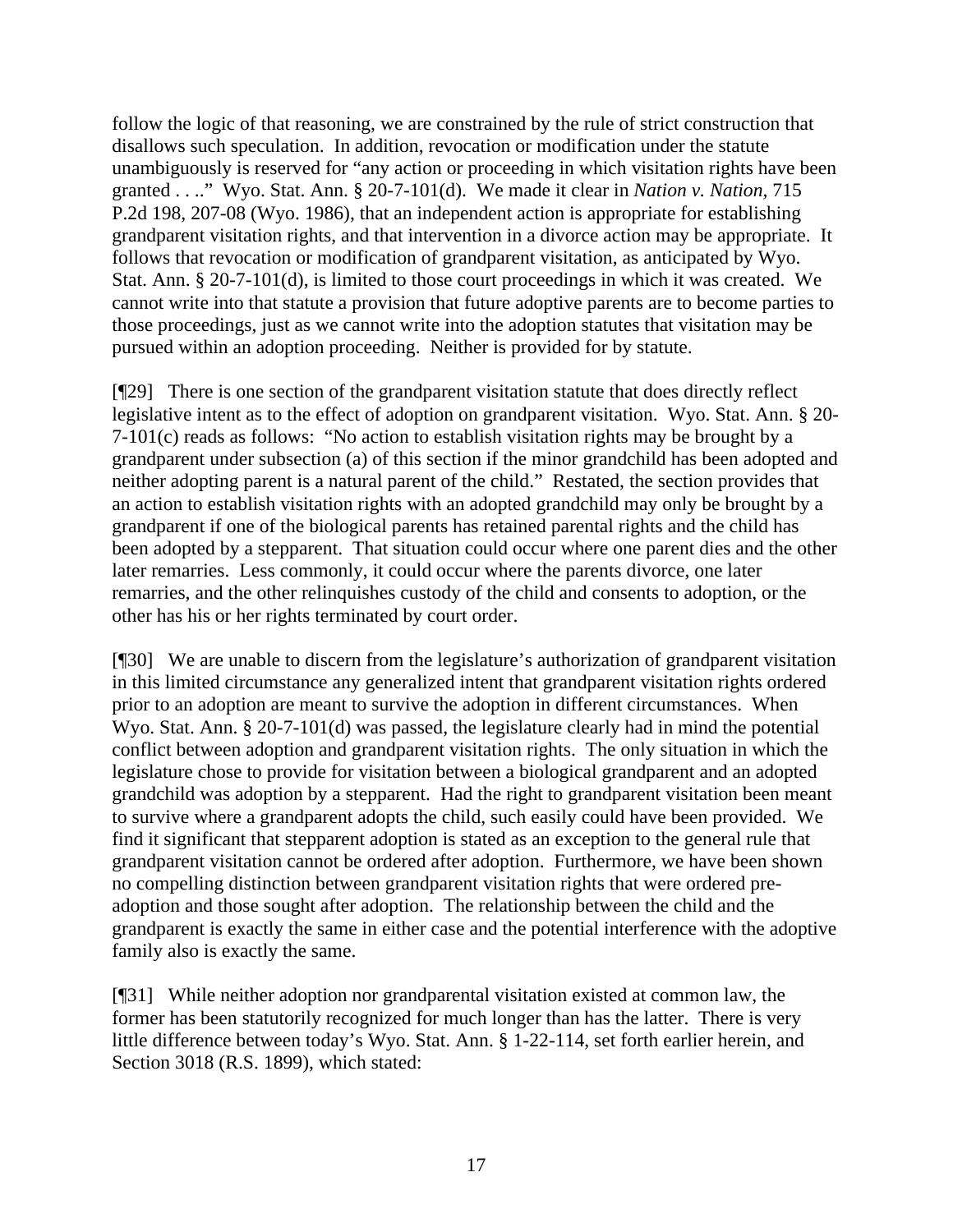Upon the approval of said court or judge being obtained as aforesaid, the parent or guardian of such minor child shall cease to have any control whatever over the person of such child so relinquished, or right to reclaim the same; and the person adopting such child shall exercise all the rights of a parent the same as if such child was the legitimate offspring of such person, and shall be subject to all the liabilities incident to that relation.

Adoption has a long and hallowed tradition in Wyoming law. We said in *In re Adoption of MM,* 652 P.2d 974, 978 (Wyo. 1982) that:

> there is splendor in adoption of children in appropriate cases. It affords in so many instances a future in every respect which a child may not otherwise enjoy. It fills a void for those not blessed as natural parents and those others who also have the capability and overwhelming desire to care for and raise the helpless. They, too, must not be deprived when they take a lawful, sincere, caring, and good faith course, especially when they have been committed to and are willing to assume or have assumed parental responsibilities.

We do not mean to denigrate the love of a grandparent for a grandchild. But neither can we, through loose construction of statutes, overturn more than a century of reverence for the sanctity of the adoptive relationship. If the legislature intended to breach the closed doors of the adoption courtroom and the confidentiality of the adoption file, and intended to alter the historic relationship of adoptive parent and child, we are convinced that it would have done so clearly and directly. We hold that neither the grandparent visitation statute nor the adoption statutes allow for the grandparent visitation order to survive the adoption of the child in this case.<sup>[6](#page-18-0)</sup>

[¶32] We have concluded that neither the adoption statutes nor the grandparent visitation statute confer standing upon grandparents to contest an adoption petition or even to receive notice of such. There remains, however, the question of whether an existing grandparent visitation order creates a constitutionally protected liberty interest that may not be extinguished without due process of law; that is, notice and an opportunity to be heard.<sup>[7](#page-18-1)</sup> The appellants rely upon *In re Adoption of a Minor Child,* 593 So.2d at 189, where the Florida Supreme Court held that, even where notice to grandparents was not statutorily required, Florida's constitution required notice of an adoption petition be given to grandparents with

<span id="page-18-0"></span><sup>&</sup>lt;sup>6</sup> For a similar holding, albeit in a non-relative adoption situation, and for a good discussion of the problems resulting from post-adoption visitation, *see In re Adoption of Ridenour,* 574 N.E.2d at 1057-62. 7

<span id="page-18-1"></span><sup>&</sup>lt;sup>7</sup> We will address the constitutional issue even though the district court's decision did not directly do so. The appellants raised the question of due process below in their complaint, in their summary judgment motion, and in their legal memorandum. The district court ruling had the effect of denying the constitutional claim.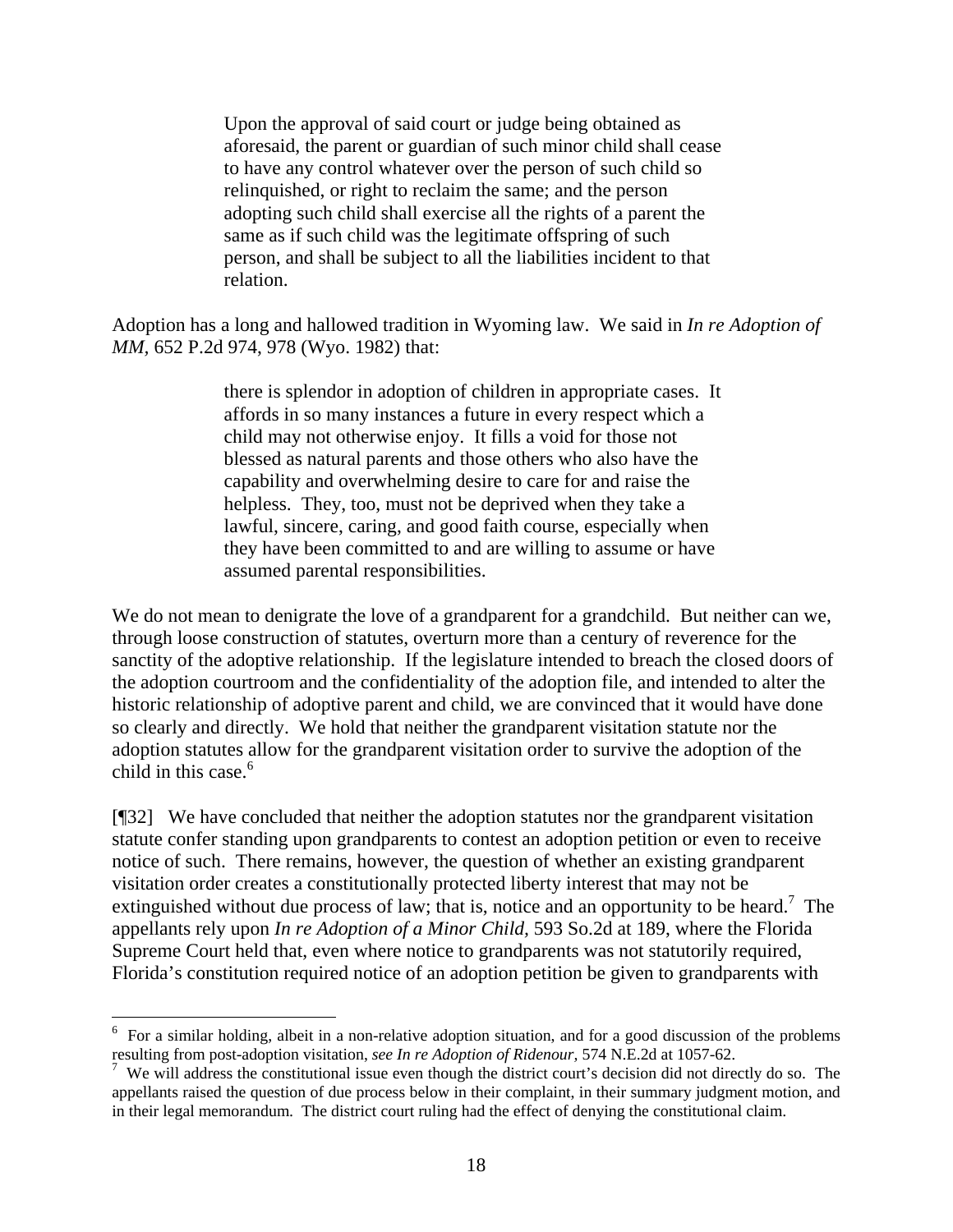court-ordered visitation rights. $<sup>8</sup>$  $<sup>8</sup>$  $<sup>8</sup>$  This view is not universal. Most courts do seem to agree,</sup> however, that the answer must be sought by determining the nature of the right.

[¶33] In *In re Marriage of Herreras,* 159 Ariz. 511, 768 P.2d 673, 674 (1989), the court contrasted grandparent visitation rights and parental rights:

> Appellant argues that automatic termination [of grandparent visitation rights by an adoption of the grandchild] violates due process of law, citing three cases that deal with the taking of liberty or property without due process of law. As we stated in *Sands* [*v. Sands,* 157 Ariz. 322, 757 P.2d 126 (Ariz.App.1988)], prior to the enactment of the grandparent visitation laws, grandparents had no legal right to visit with their grandchildren. At common law, such rights were derived through the natural parents. *In re Adoption of a Child by M.,*  140 N.J.Super. 91, 355 A.2d 211 (1976). A parent-child relationship has been recognized as "a personal right deserving of due process protection." *Matter of Appeal in Pima County Juvenile Action No. S-933,* 135 Ariz. 278, 279, 660 P.2d 1205, 1206 (1982). A parent's right to custody and control of one's own children is fundamental and is protected by due process. *Matter of Maricopa County Juvenile Action No. JD-561,* 131 Ariz. 25, 638 P.2d 692 (1981). The Arizona courts, however, have not recognized the grandparental relationship as an interest or right which is entitled to protection except in the limited manner provided by the statute at issue. Moreover, public policy requires recognition that an adoption decree creates a set of new relationships with the adoptive parents and that old ties must be broken. *Browning v. Tarwater,* 215 Kan. 501, 524 P.2d 1135 (1974).

[¶34] In *Faust v. Messinger,* 345 Pa.Super. 155, 497 A.2d 1351, 1353 (1985), the Superior Court of Pennsylvania held that statutory grandparent visitation rights do not rise to the level of a constitutionally protected liberty interest, regardless of whether a visitation order has been entered:

> [T]he entitlement claimed by appellant does not amount to one which must be protected by the due process clause. It is an

 $\overline{a}$ 

<span id="page-19-0"></span><sup>8</sup> The Florida court did not clearly state whether intervention was for the limited purpose of preserving visitation or whether the grandparents could contest the adoption, although the only post-adoption remedy would be to vacate the adoption order. *In re Adoption of a Minor Child*, 593 So.2d at 189-90. In a similar situation, the Arkansas Supreme Court held that "grandparents who have been granted [statutory] visitation rights . . . have an interest in adoption proceedings sufficient to entitle them to intervene for the limited purpose of offering such evidence as may be relevant to the issue of whether the proposed adoption is in the best interest of the child." *Brown v. Meekins,* 278 Ark. 67, 643 S.W.2d 553, 554 (1982).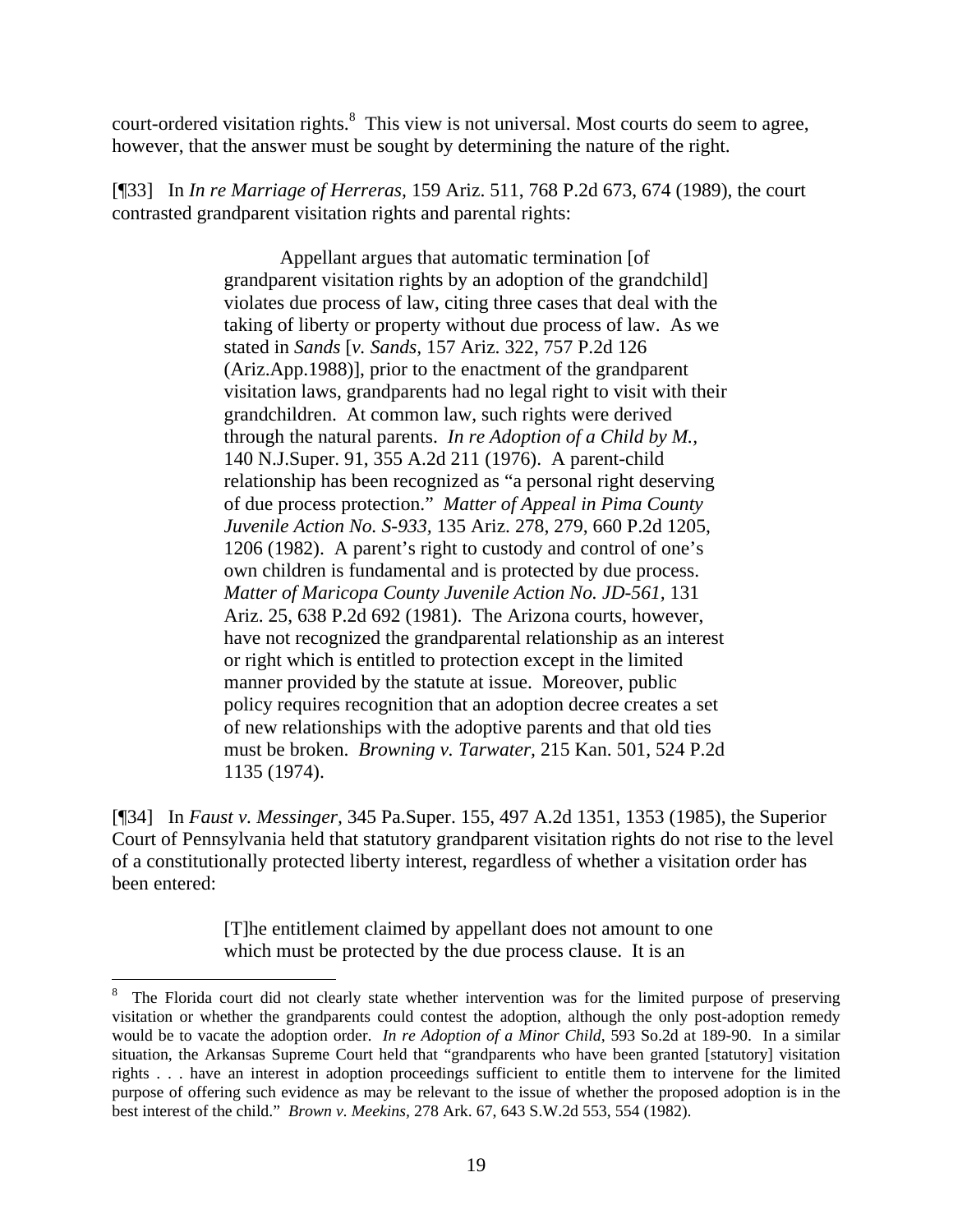entitlement only to *seek* visitation which will be granted or denied as the best interests of the child dictate, 23 P.S. §§ 1012, 1014. Prior to his adoption, while the statute entitled her to do so, appellant did not institute an action for visitation of her grandson, nor does she explain her failure to do so.

Even if she had obtained a visitation order prior to the adoption proceeding, however, she would stand in the same position. Under the CGVA, both the incipient right to seek visitation and any visitation rights already established by court order are extinguished upon the adoption of the child, 23 P.S. § 1015. Such evanescent rights, first protected by statute in 1982, 23 P.S. § 1001 *et seq.,* are not ones which activate the procedural protections of the due process clause. The limited, transitory nature of grandparental visitation privileges set forth in the statute convinces us that the privileges may properly be terminated in an adoption, just as all familial ties between an adoptee and other blood relatives are severed, without notice and without hearing.

(Footnote omitted and emphasis in original.)[9](#page-20-0)

[¶35] Some courts, while following the principle that statutory grandparent visitation rights do not rise to the level of constitutionally protected liberty interests, make an exception where the grandparent has had actual custody of the child. A clear statement of that position is found in *L.F.M.,* 507 A.2d at 1154-55 (footnotes omitted):

> We view appellants' first two arguments as essentially the same. They contend that, as grandparents, they have a constitutionally protected right under the due process clause of the Fourteenth Amendment of the United States Constitution and Article 24 of the Maryland Declaration of Rights to visit their grandchildren; and that, therefore, they were entitled to notice and an opportunity to be heard before their grandchildren were placed under the guardianship of BCDSS with the right to consent to their adoption. They claim that Md. Code Ann., Fam. Law, § 5-322 (1984) is unconstitutional because it fails to require that notice of state action be given to them, as grandparents who had been exercising their grandparental right of visitation. We disagree.

<span id="page-20-0"></span><sup>9</sup> In *Suroviec v. Mitchell,* 347 Pa.Super. 399, 500 A.2d 894, 896 (1985), the court held that the statement in *Faust* that adoption decrees terminate grandparent visitation rights regardless of their basis did not apply to stepparent adoptions.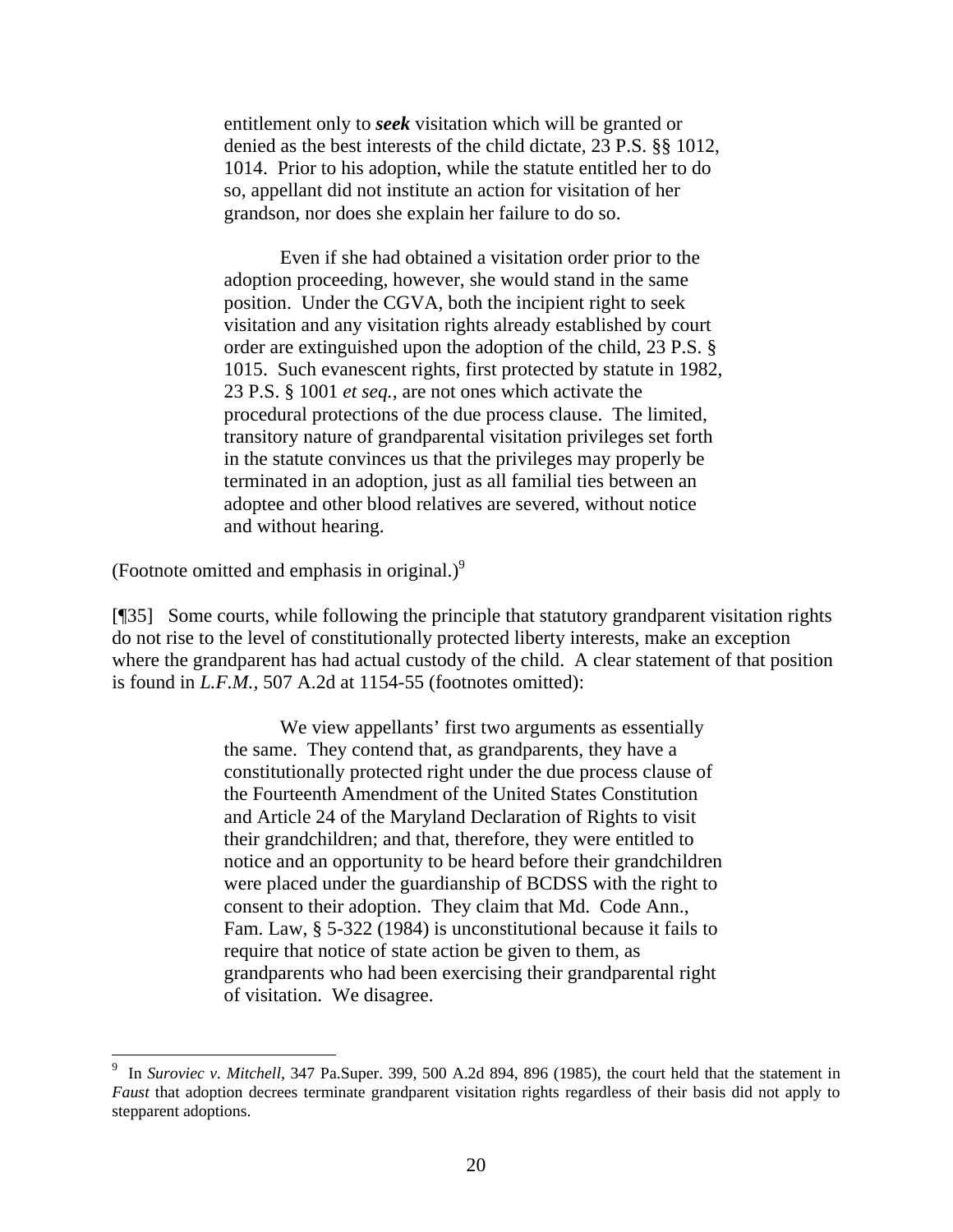Appellants assert that "[a]bsent abuse or parental objection, the right to maintain a relationship of love with one's flesh and blood, whether the . . . love of a parent for a child or . . . grandparental love of a grandchild, is firmly recognized in Maryland law." Appellants cite no authority for this proposition, and we have found none. Indeed, implicit in that very statement is the recognition that the source of grandparental visitation is parental permission, and this had been the historical rule. At common law, grandparents had no legal right to visit or communicate with their grandchildren if to do so was forbidden by the parents. *See* 59 Am.Jur.2nd, *Parent and Child* § 92. While it appears that prior to the termination of their parental rights, C.W. and G.W. had not objected to visitation between the appellants and their children, once their parental rights had been terminated the parents were no longer in a position to grant "visitation rights" to the appellants.

We do not question the sincerity or the depth of the affection that appellants feel for their grandchildren. That affection, however, simply does not translate into a constitutionally protected liberty interest. It is true that "freedom of personal choice in matters of marriage and family life is one of the liberties protected by the Due Process Clause of the Fourteenth Amendment." *Cleveland Board of Education v. LaFleur,* 414 U.S. 632, 639-40, 94 S.Ct. 791, 796, 39 L.Ed.2d 52 (1974) (citations omitted). This "family life" liberty interest has been recognized most frequently within the context of husband-wife or parent-child relationships. *E.g., Stanley v. Illinois,* 405 U.S. 645, 92 S.Ct. 1208, 31 L.Ed.2d 551 (1972); *Loving v. Virginia,* 388 U.S. 1, 87 S.Ct. 1817, 18 L.Ed.2d 1010 (1967); *Griswold v. Connecticut*, 381 U.S. 479, 85 S.Ct. 1678, 14 L.Ed.2d 510 (1965); *Armstrong v. Manzo,* 380 U.S. 545, 85 S.Ct. 1187, 14 L.Ed.2d 62 (1962); *Pierce v. Society of Sisters,*  268 U.S. 510, 45 S.Ct. 571, 69 L.Ed.2d 1070 (1925). In some cases the "family life" interest has been recognized in relationships other than those of husband-wife or parent-child. *See, e.g., Moore v. East Cleveland,* 431 U.S. 494, 97 S.Ct. 1932, 52 L.Ed.2d 531 (1977) (a grandmother and two grandsons); *Prince v. Massachusetts,* 321 U.S. 158, 64 S.Ct. 438, 88 L.Ed. 645 [(1944)] (an aunt and her niece). The United States Supreme Court, in a decision regarding the rights of foster parents, has suggested that foster parents may have a limited constitutional "liberty" interest in the foster family. *Smith v. Offer,* 431 U.S. 816, 843-46, 97 S.Ct. 2094, 2109-10, 53 L.Ed.2d 14 (1977). In each of the cases we have examined,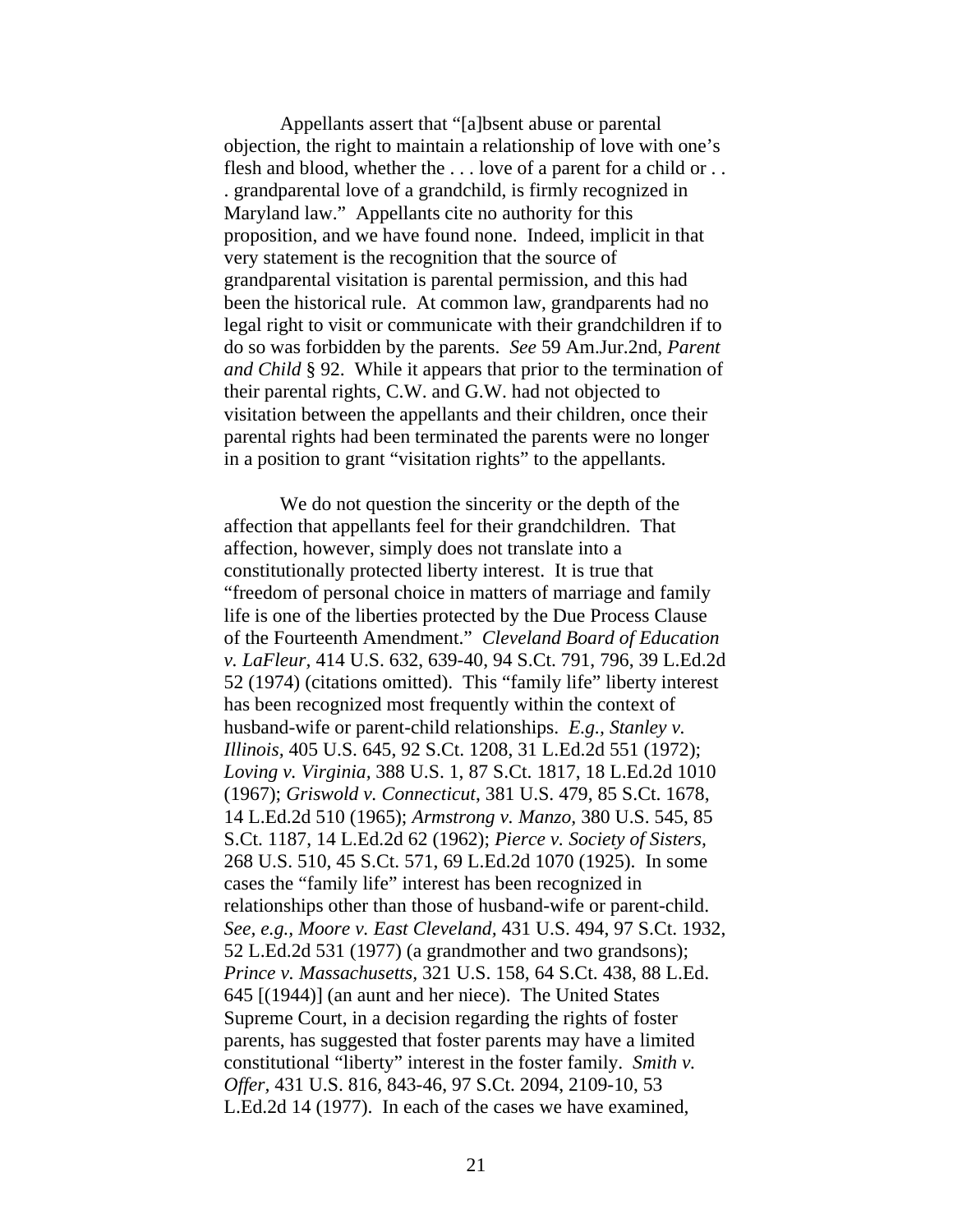however, which extended the "family life" liberty interest beyond the marital or parent-child relationship, the petitioning party had had, at some point, either actual or legal custody of the child or children involved. Appellants in this case have never had, or sought, custody of their grandchildren. They seek only to continue visitation with them and we have found no authority to suggest that the visitation appellants enjoyed prior to May 1, 1984, was a constitutionally protected liberty interest.

 Because appellants lack a constitutionally protected liberty interest in visitation with their grandchildren, we hold that Family Law § 5-322 is not unconstitutional in that it failed to require that notice of the pending guardianship proceeding be given to them.

In a similar holding a year later, the Delaware Family Court further described these principles in *Ward v. Ward,* 537 A.2d 1063, 1066-69 (Del.Fam.Ct. 1987) (emphasis in original):

> In order to invoke the protection of the due process clause a party must claim an interest which is one of constitutional dimensions. In other words, the right which they assert in this case, the right to associate with their grandchildren through visitation, must be one which is generally recognized as a right protected by the Constitution. . . .

> > . . .

. . . [G]randparents had no common-law right to visitation, their rights being derivative through the natural parent. The parents' obligation to allow visitation with the grandparent was characterized as a moral, not a legal, obligation. . . .

In recent years, however, the grandparent-grandchild relationship has received increasing attention from both state legislatures and the courts which, petitioners suggest, indicate that the relationship is one which should be given constitutional protection. . . .

. . .

A review of applicable case law also reveals that, on occasion, courts have found grandparents to have a constitutionally protected interest in their grandchildren.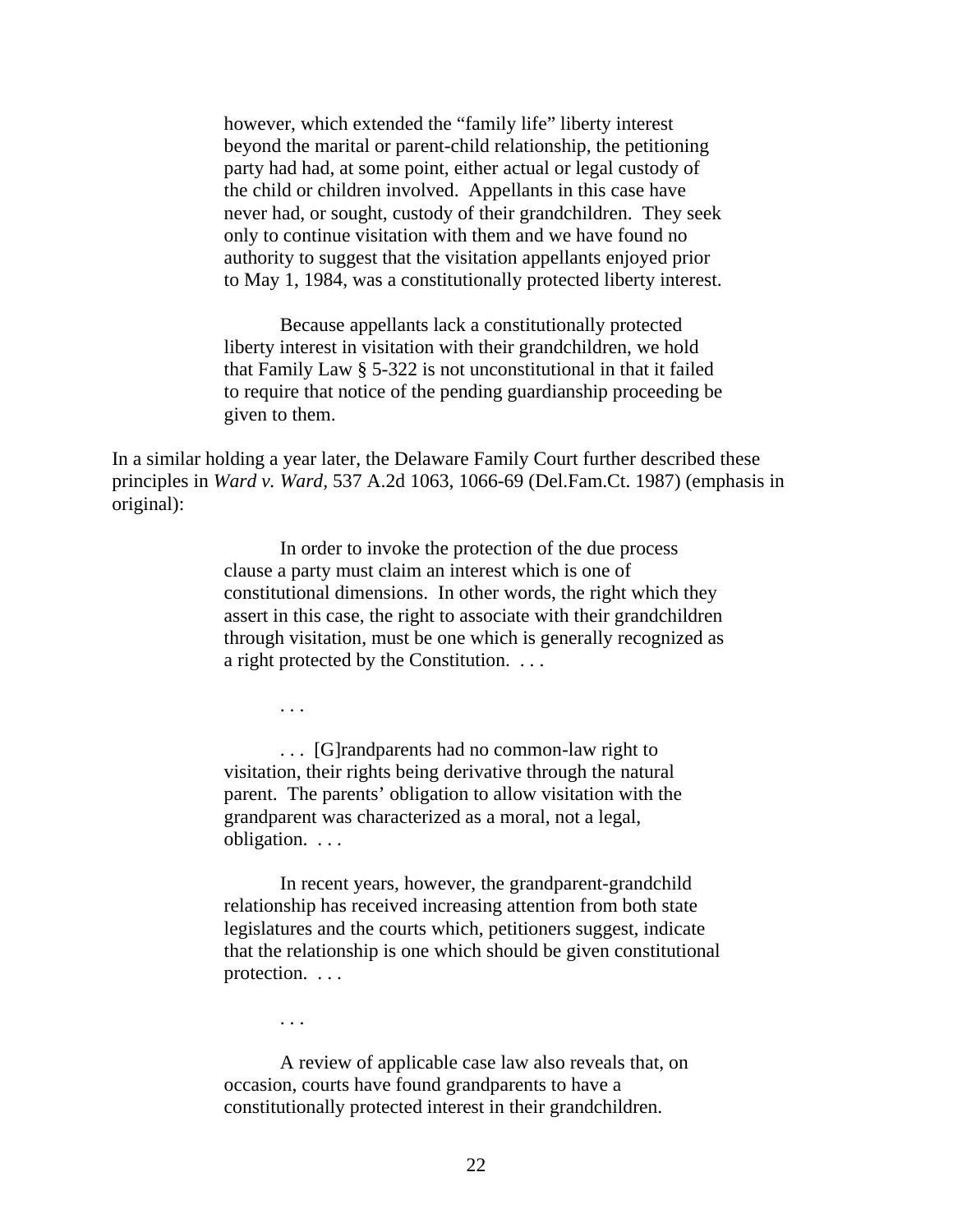A careful reading of these cases shows, however, that the constitutionally protected interest asserted by the grandparents developed out of what was in effect a custodial relationship with the grandchildren, in which the grandparents had undertaken responsibility for the day to day care and nurturing of the children.

This suggests that any liberty interest exists only where the grandparent-grandchild relationship is essentially a custodial one. This is not the situation here, where petitioners seek a relationship through periodic visitation.

Other authorities support this view and also indicate that, even where a liberty interest exists in the grandparents, the interest becomes substantially attenuated, if not nullified, when the interests of the child's parents are in conflict with it.

. . .

. . .

In summary, in order to invoke the protection of the Fourteenth Amendment to the United States Constitution, petitioners bear the burden of demonstrating that a constitutionally recognized interest is at issue. This they have failed to do. The "right" to grandparent visitation is not one "long recognized at commonlaw as essential to the orderly pursuit of happiness of free men." *Meyer v. Nebraska,* 262 U.S. 390, 399, 43 S.Ct. 625, 626, 67 L.Ed. 1042 (1923). Further, any liberty interest in the preservation of the family unit is not bestowed by virtue of the assertion of a biological link to the child. *See, Smith v. Organization of Foster Families for Equality and Reform,* 431 U.S. 816, 97 S.Ct. 2094, 53 L.Ed.2d 14 (1977); *Petitioner F. v. Respondent R.,* Del.Supr., 430 A.2d 1075 (1985). Rather, it arises from "the emotional attachments that derive from the intimacy of *daily association, and* from the role [the family] plays in promoting a way of life *through the instruction of children". Wisconsin v. Yoder,* 406 U.S. 205, 231-33, 92 S.Ct. 1526, 1541, 1542, 32 L.Ed.2d 15 (1972). This interest does not exist where the relationship is one where the contact is less immediate, and sustained only through periodic visitation.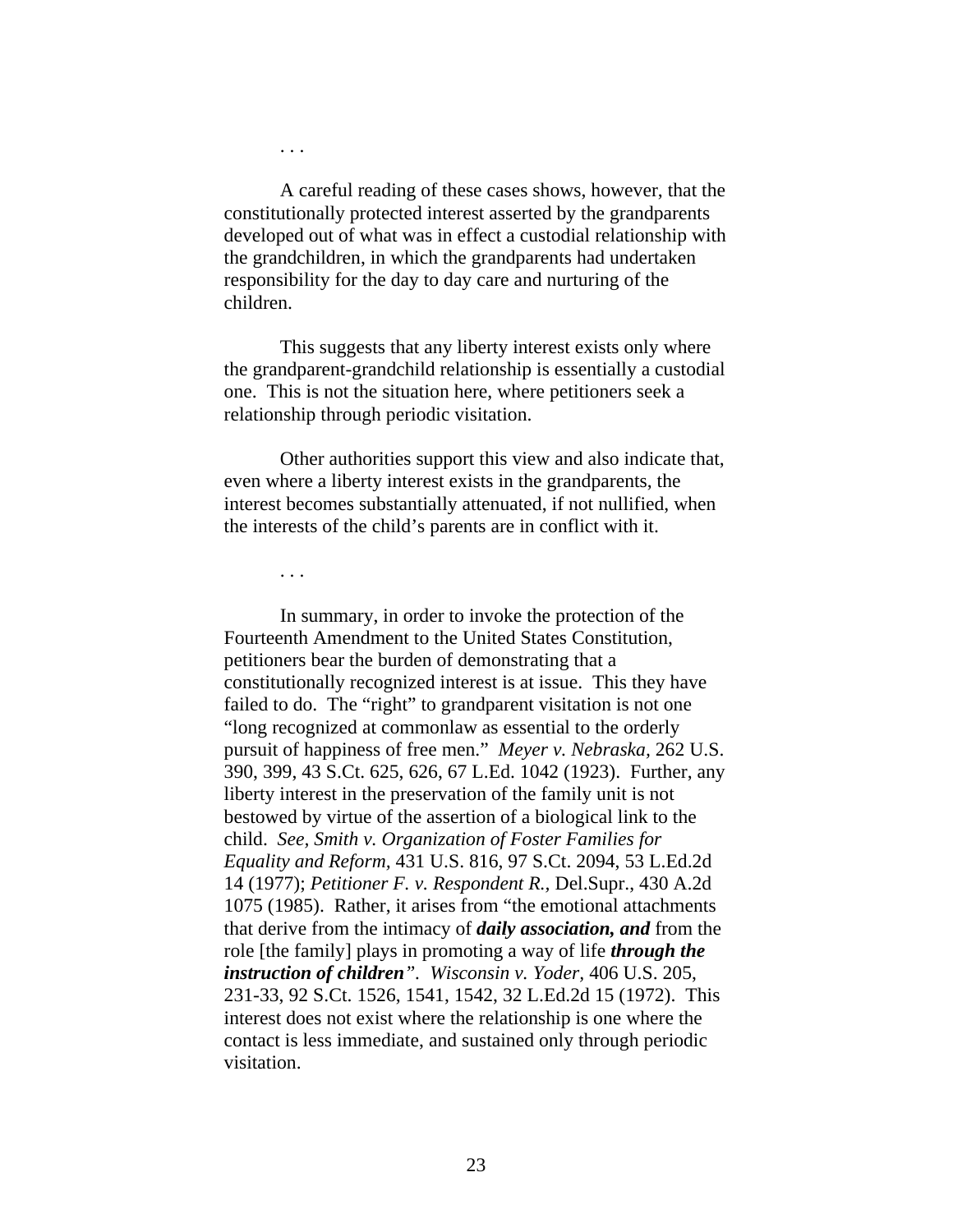Even should this court decide to recognize such an interest, that interest must bow to the fundamental liberty interest of the parents in raising their children as they see fit.

Accordingly, petitioners assert no constitutionally protected right and this denial of judicial access in these circumstances cannot be classified as a denial of due process to the grandparents.

*See also Kennedy v. Kennedy,* 688 N.E.2d 1264, 1268-69 (Ind.App. 1997) (constitutionally protected liberty interest exists only where grandparent-grandchild relationship is essentially a custodial one).

[¶36] We find this reasoning persuasive. It is true that liberty interests may be created by state statute, but that does not mean that every interest created by state statute is a constitutionally protected liberty interest. The rights created by the grandparent visitation statute, while significant to both grandparent and grandchild, are statutorily constricted, are transitory, and are not the equivalent of a custodial relationship.[10](#page-24-0) The very fact that neither the adoption statutes nor the grandparent visitation statute specifies that grandparent visitation orders survive adoption of the grandchild, coupled with the fact that the adoption statutes were not amended so as to provide for notice to grandparents or to provide that grandparents be made parties to an adoption, indicates the legislature's intent that grandparent visitation rights terminate upon adoption, just as the rights of any other biological family member.

[¶37] These conclusions do not contradict what we said in *Michael.* To begin with, *Michael*  involved the due process rights of parents when confronted with grandparent visitation, not vice versa. Second, *Michael* did not consider the public policy ramifications of the adoption statutes; in other words, the severing effect of adoption was not involved. And third, we found the grandparent visitation statute constitutional based upon its specific limitation to particular situations.

[¶38] Some courts and legislatures see less reason to vacate biological grandparent visitation rights upon adoption of the grandchild by a stepparent, grandparent, or other family member. In those situations, complete separation of the child from his biological relatives is not likely, as a factual matter. However, there is nothing within either the adoption statutes or the grandparent visitation statute that allows this Court to make such distinctions. If we remain true to the principle of strict construction of statutes that are in derogation of the common law, we cannot create exceptions to the effect of adoption. Furthermore, *stare decisis* requires us to state once again that adoption cuts off *all* ties between the adopted child and his biological family. *In re Estate of Kirkpatrick,* 2003 WY 125, ¶¶ 12-17, 77 P.3d at 407-09; *Matter of Adoption of R.D.S.,* 787 P.2d at 970-71.

<span id="page-24-0"></span> $10$  We do not now decide, because the issue is not before us, whether facts more nearly resembling custody may create a constitutionally protected liberty interest.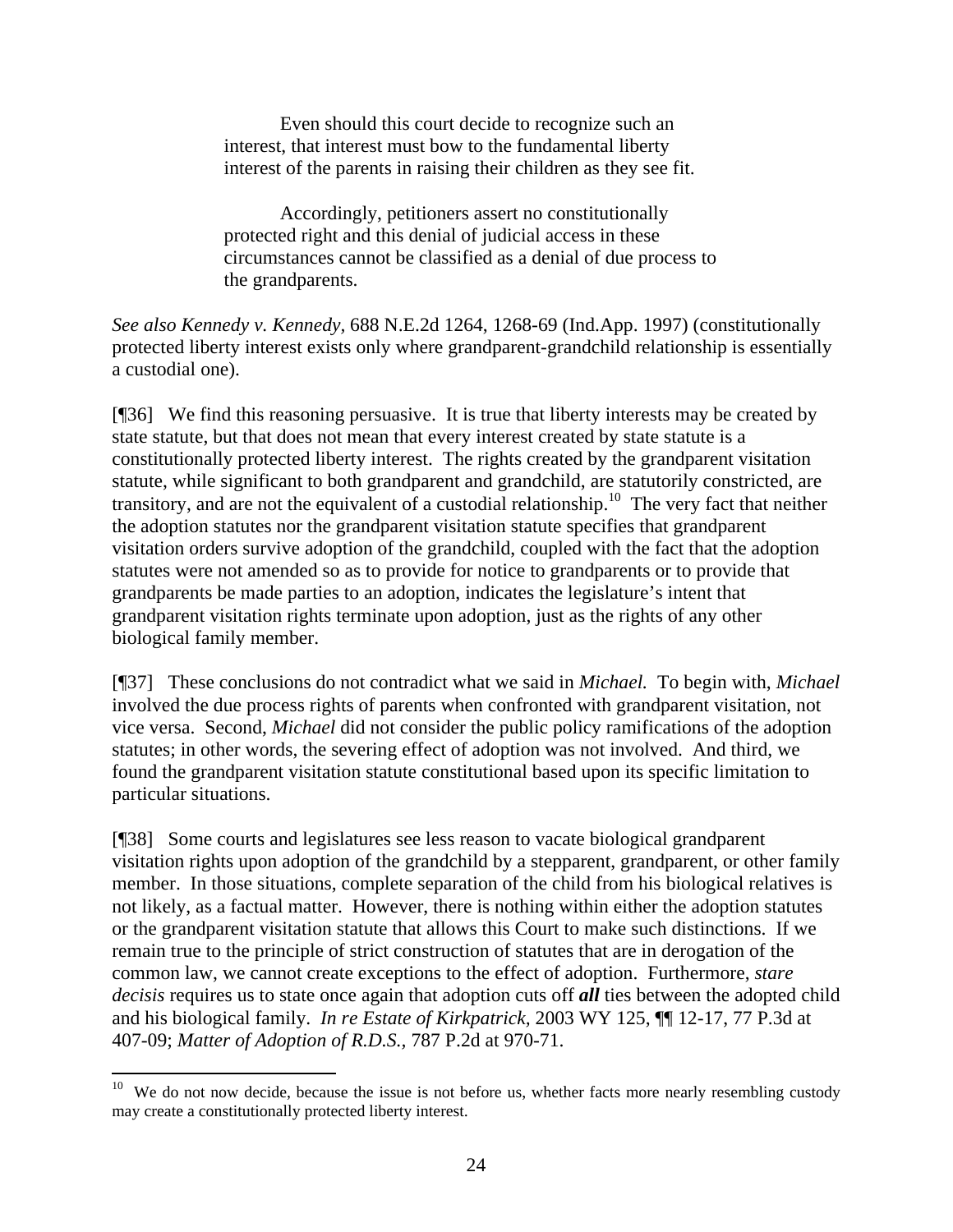# **CONCLUSION**

[¶39] Wyoming's century-old adoption statutes have been authoritatively interpreted by this Court to extinguish all legal relationships between an adopted child and his or her biological family. The legislature's subsequent passage of a grandparent visitation statute that contains no statement, explicit or implicit, of an intention to create a general grandparent exception to that rule has not, through silence, created an ambiguity in that regard. Indeed, the statute reveals that the legislature knew how to make an exception to the severing effect of adoption because it did so for stepparent adoptions. The appellants have no statutory right to continued visitation with their grandchild.

[¶40] Grandparent visitation rights did not exist at common law, and exist now only to whatever limited extent is allowed by statute. Because the legislature did not provide that grandparent visitation rights survive adoption of a grandchild under the circumstances of the present case—that is, adoption by grandparents—such rights are limited and terminable without notice, and, therefore, do not rise to the magnitude of constitutionally protected liberty interests.

[¶41] We affirm the judgment of the district court.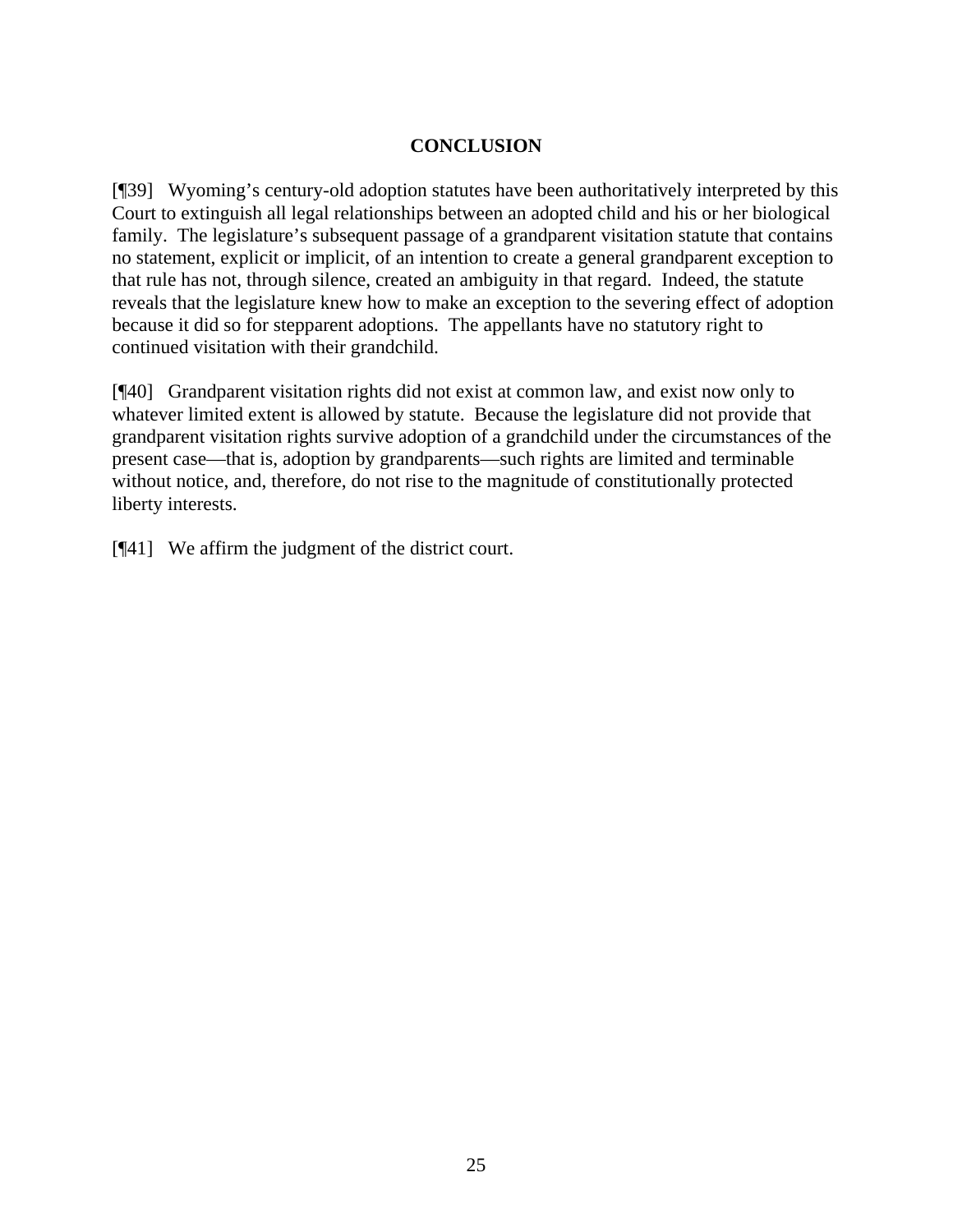# **HILL, Chief Justice, dissenting.**

[¶42] I respectfully dissent because the circumstances of this case simply cannot be forced into the procrustean framework the district court and the majority here have assembled.

[¶43] Wyoming's adoption statutes clearly establish that the foremost aspiration of the adoption process is the best interests and welfare of the child. Wyo. Stat. Ann. § 1-22-111 (LexisNexis 2003); *and see* 1 Joan Heifetz Hollinger, et al., *Adoption Law and Practice*, § 1.01[1] ("The guiding principle of adoption is to promote the welfare of children, as well as to serve the interests of biological parents, adoptive parents and the state.") (1988 and Supp. 2003). The record reflects that the child at issue was born on January 31, 1997, and has had a relationship with her paternal grandparents until recently. The child's father consented to the termination of his parental rights and to the adoption. Mother also consented to the adoption, thus terminating her own rights to the child. However, the adoptive parents are her parents and, thus, her child is now her sibling. The maternal grandparents, now parents, refuse to honor grandparental visitation rights that were accorded to paternal grandparents after a long and bitter struggle with the child's biological mother.

[¶44] As is evident from the majority opinion, the caption of this case, as well as the mere realities of this litigation, confidentiality is not of any particular concern here, because the adoptive parents are well known to all parties who have an interest in this matter. *See generally* 3 Joan Heifetz Hollinger, et al., *Adoption Law and Practice*, § 13.01[1][c] ("Changing Views About Confidentiality and Anonymity") (1988 and Supp. 1989).

[¶45] Clearly the adoption statutes did not contemplate a situation such as this, the advent of grandparents' rights to visitation, or the permutations of family relationships in the  $21<sup>st</sup>$ century. In this context, it should be noted that the "permutations" are not so much a reflection of declining morals, as it is a function of an ever-growing attentiveness to the needs of children. Wyoming's adoption statutes were first put in place in 1876, and though they have been amended many times in the intervening years, it appears that change has been reactive rather than proactive. The circumstances of this case require us to put aside the artificial barriers of statutory construction. The principles valued by the customs of adoption and the principles at the core of grandparental visitation can coexist quite readily so long as, in the process of interpreting them both, we do not lose sight of the ultimate goal -- the best interests of the affected child.

[¶46] There is rational authority to assist the courts in a process such as this, without doing violence to either the adoption statutes or the grandparent visitation statutes. It is well summarized in 3 Joan Heifetz Hollinger, et al., *supra*, § 13.03, at 13-81, ("Post-Adoption Contact with Grandparents") (1988); and *see Beckman v. Boggs*, 337 Md. 688, 655 A.2d 901 (Md. 1995) (adoption by maternal grandparents did not extinguish paternal grandparents rights to petition for visitation).

[¶47] Here, it is apparent that the child has an established relationship with the paternal grandparents. The paternal grandparents were awarded a right to visitation with the child,